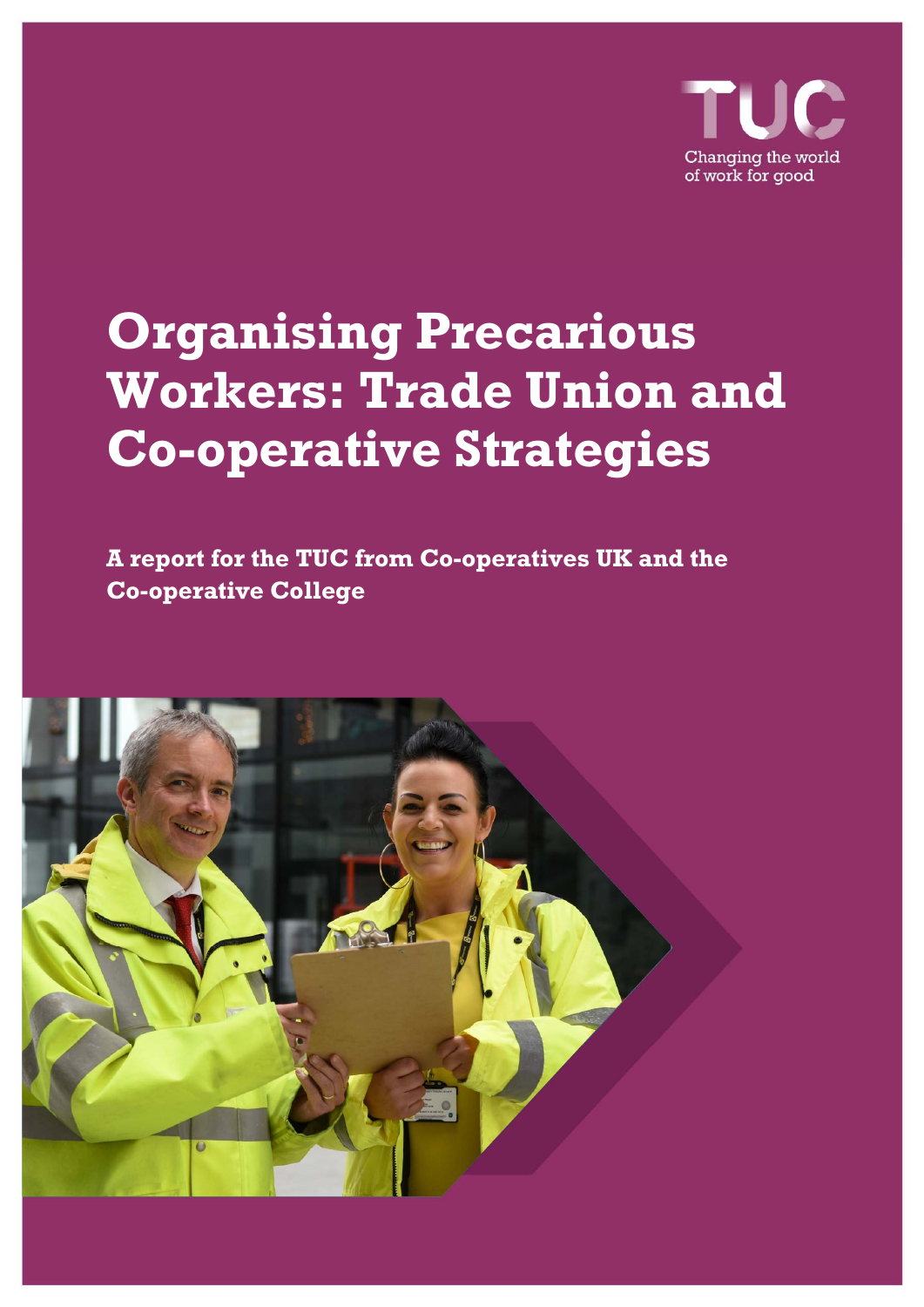### **Acknowledgements**

We are very grateful to Carl Roper and the TUC for commissioning this report. We would also like to thank those interviewed whose expertise and guidance has been invaluable. The TUC member trade unions that responded to our survey were very helpful to us as have been the trade unions in the USA, the Netherlands and Italy that we made contact with.

We are especially grateful to Paul Bell (Unison), Diane Widdison (The Musicians Union), John Park (Community Union), Andrew Morris (NUT), Martin Smith (ex‐GMB), Kevin Brandstatter (GMB), Maria Ludkin (GMB), Les McVay (City Cabs), Mark Hooper (IndyCube), Adrian Roper (Cartrefi Cymru Co‐operative), Dr. Guy Turnbull (CASA), Laurie Gregory (The Foster Care Co‐ operative), Rick Wilson (Community Lives Consortium), Bruno Roelants (CECOP‐CICOPA Europe), Sarah de Heusch Ribassin (SMart, Belgium), Michael Peck (1Worker1Vote ‐ USA), Camille Kerr (ICA Group ‐ USA), Kevin Ford, Kim Matthews and Elizabeth Matthews.

**Pat Conaty (Co-operatives UK), Alex Bird (consultancy.coop) and Cilla Ross (The Co-operative College)**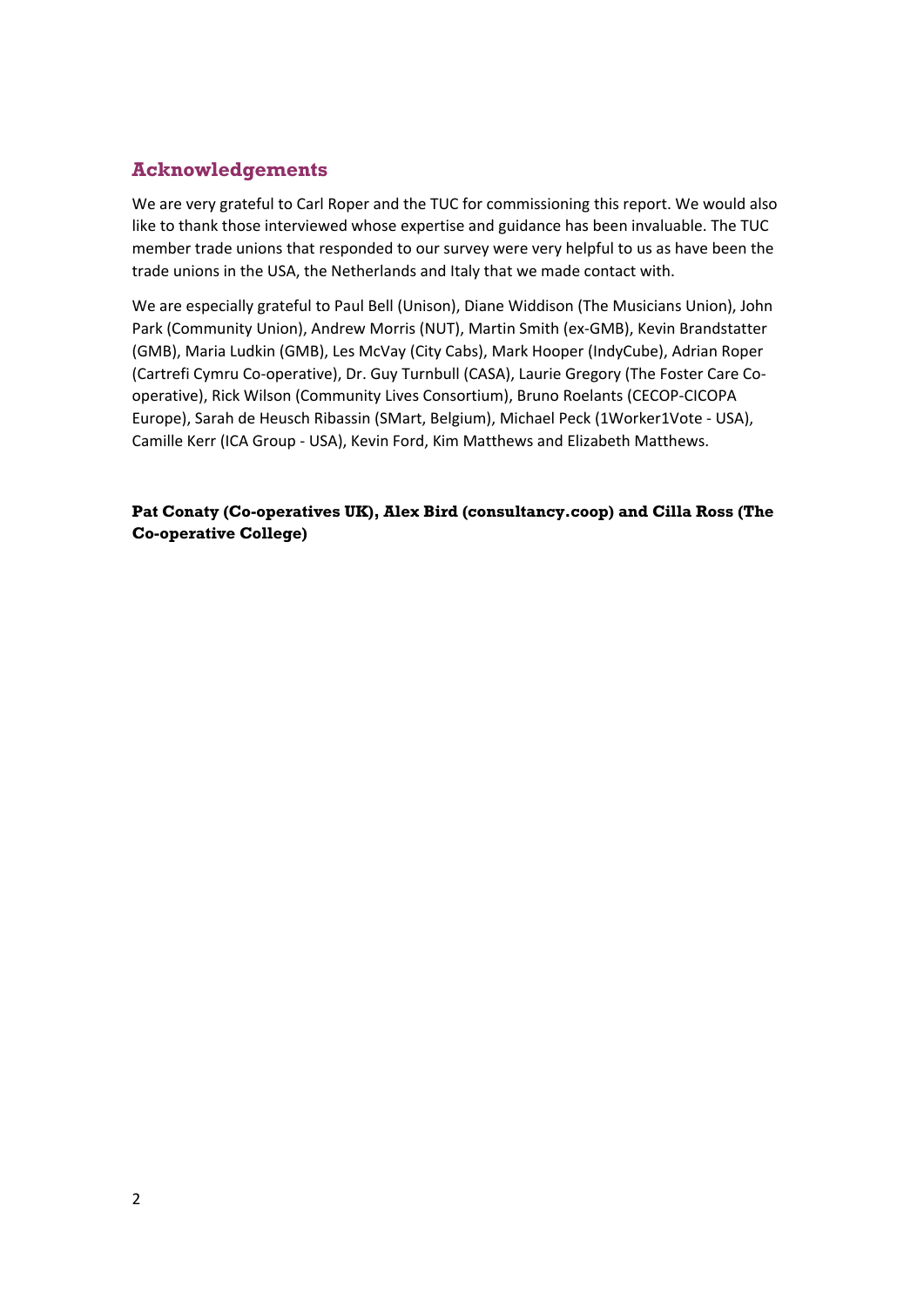### **Foreword**

The trade union movement faces a number of big challenges as it seeks to continue to be a genuine and effective voice for working people. Not least amongst these is how trade unions organise and represent the ever increasing number of people in vulnerable or precarious employment. One emerging way to help vulnerable workers make their jobs better is through the formation of worker co-operatives.

The TUC, as part of its Rethinking Organising series, asked Co-operatives UK and the Co‐operative College to report on the good practice examples of vulnerable and self-employed workers self- organising and working with trade unions in the UK, Europe and in the Unites States and to set out their recommendations on how this work between trade unions and co-operatives can be developed and widened.

The TUC is grateful to the report authors Pat Conaty, Cilla Ross and Alex Bird and thanks Co‐operatives UK and the Co‐operative College for the work that went into producing this report. We would also like to thanks those TUC affiliates and union officers who spoke to the authors.

### **Carl Roper, TUC National Organiser**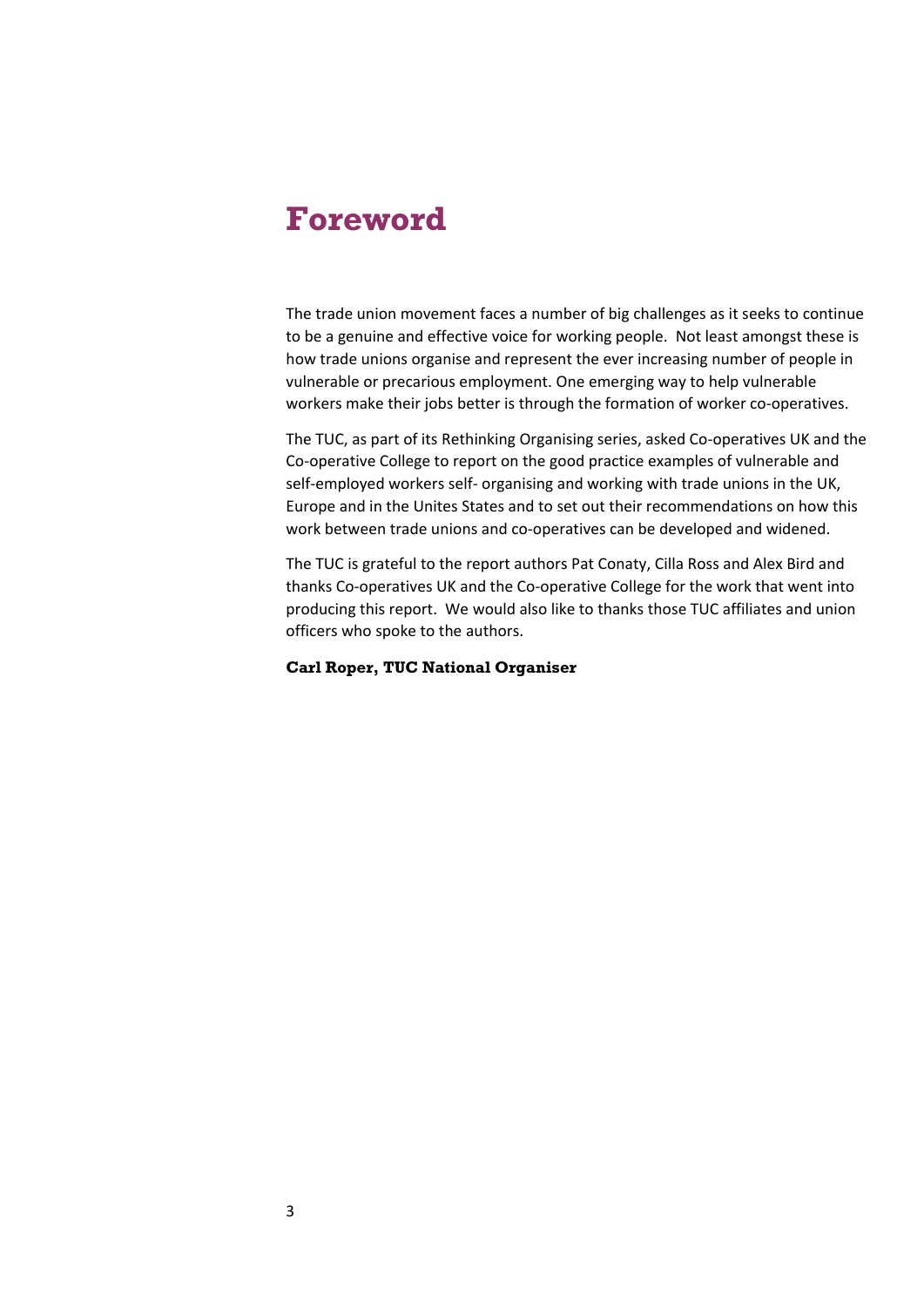### **Precarious workers: Who they are and what they need.**

The world of work is changing in dramatic ways. The three main types of insecure work, casual, zero-hours and self-employment, are all on the increase.1

Ongoing labour market deregulation, the impact of information technology and the new gig economy means income, hours, days or even work locations can no longer be guaranteed as employment rights are eroded. More and more workers are becoming socially isolated. This and flexible working raises barriers for organising the rapidly growing precarious workforce.

Our aim in this report is to explore how trade unions and co-operatives can work together to challenge precarity and secure decent work.

### Towards a trade union and co-operative alliance

The world of work in the 21st century has a markedly different pattern from that of the 20th century. The two‐tiered structure that has emerged since 2007 out of austerity and automation has been well described as an hour‐glass. In the top half there is a shrinking traditional workforce with standard 40 hour contracts, residual pensions and full employment rights and below, lies what Martin Smith of the GMB described as:2

'a second growing group where technology creates an on demand working culture dominated by their smart phone of precarious work, low paid, zero hours, tiny hours, agency, self‐employed jobs.'

The aim of this report is to describe more clearly the plight of the growing precariat and to identify and capture examples of best practice where unions and cooperatives are working together to challenge the erosion of political, social, economic and cultural rights.

 $1$  TUC (2016) Living on the Edge: The rise of job insecurity in Britain, Economic Report Series 2016

https://www.tuc.org.uk/sites/default/files/Living per cent20on per cent20the per cent20Edge per cent202016.pdf

<sup>2</sup> Martin Smith (2016) 'Union.Net ‐ Building our unions in the 21st century World of Work'.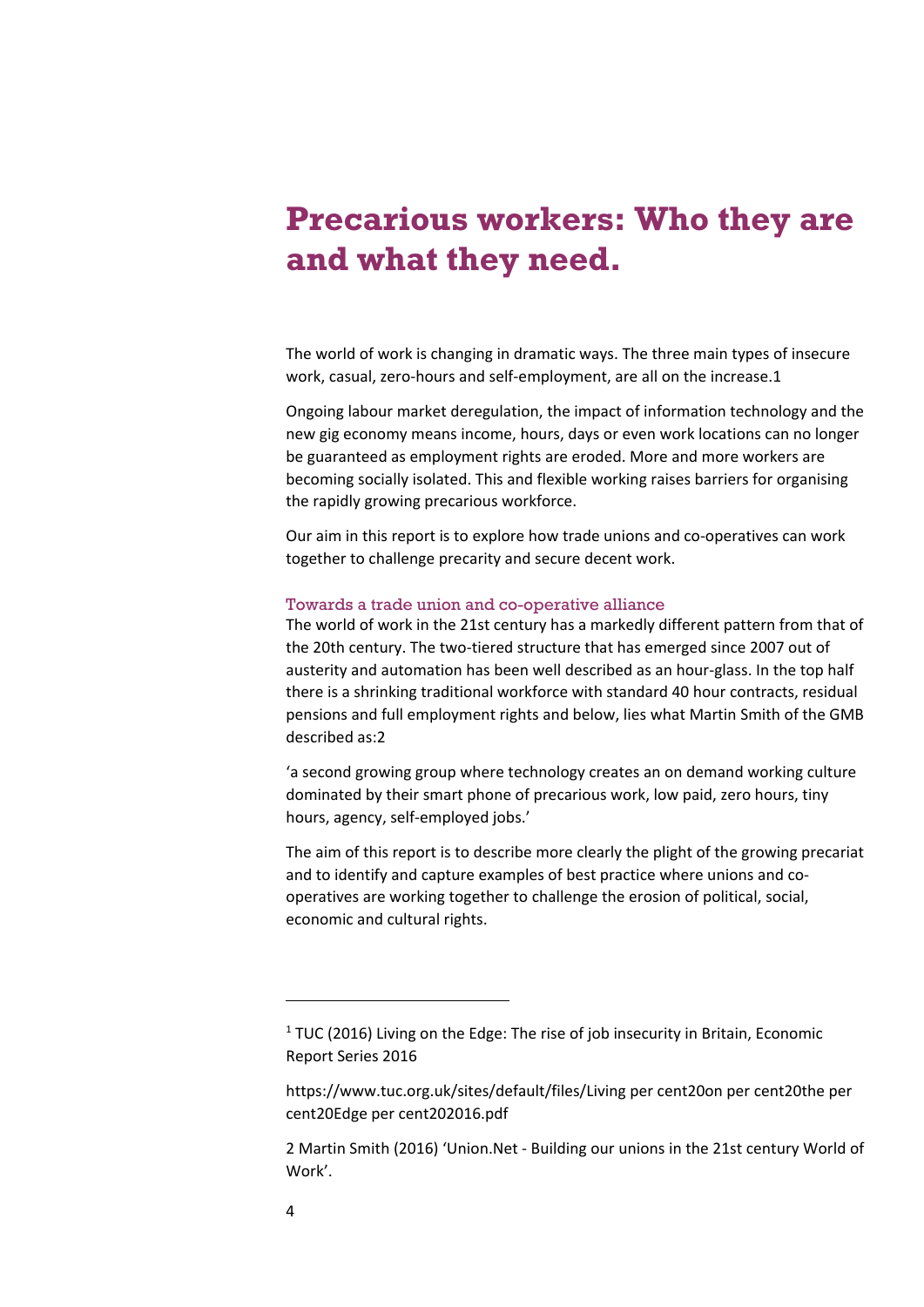Guy Standing and his work on A Precariat Charter describes why a loss of 'social income' won by trade union struggles over decades characterises most clearly the plight of the precariat in the 21st century: their conversion from full citizens into denizens with curtailed rights.3

'The precariat lacks access to non‐wage perks such as paid vacations, medical leave, company pensions and so on. It also lacks rights-based state benefits, linked to legal entitlements, leaving it dependent on discretionary insecure benefits, if any. And it lacks access to community benefits, in the form of a strong commons (public services and amenities).'

GMB commissioned research that interviewed precarious workers and found:4

- Unions remain deeply supported and identified as being on their side.
- Traditional forms of collective bargaining are largely seen as inaccessible within a realistic timeframe of an organising campaign.
- Union approaches are best focused around meeting their needs.
- Union messaging that works best include: 'Britain needs a pay rise', 'Work you can build a life on', and 'Fair treatment at work.'

For this report we have surveyed and interviewed numerous officers and members of UK and other trade unions abroad as well as those working in co‐operatives. A consultation day was held in Manchester and four case studies have been put together in the next four sections to highlight innovative practices. Though it is early days, these organising strategies are either emerging in the UK or, with focused support from the trade union or co-operative movements, could emerge and be embedded.

The report illustrates each organising strategy and draws together broader and crosscutting findings and recommendations.

#### Employment status, rights and categories of worker

Precarious work is not a legal category however it has been used historically to describe work in the 'informal economy', especially in developing countries. Today it can describe the experience of many types of worker. The law in the UK recognises three types of employment status: employees; workers (including most agency workers, short-term casual workers and some freelancers); and the selfemployed. When people are defined as employees or workers, employers are obliged by law to deduct income tax and national insurance contributions and all

<sup>&</sup>lt;sup>3</sup> Guy Standing (2014) A Precariat Charter - From Denizens to Citizens, Bloomsbury, p.19.

<sup>4</sup> Martin Smith (2016) op.cit.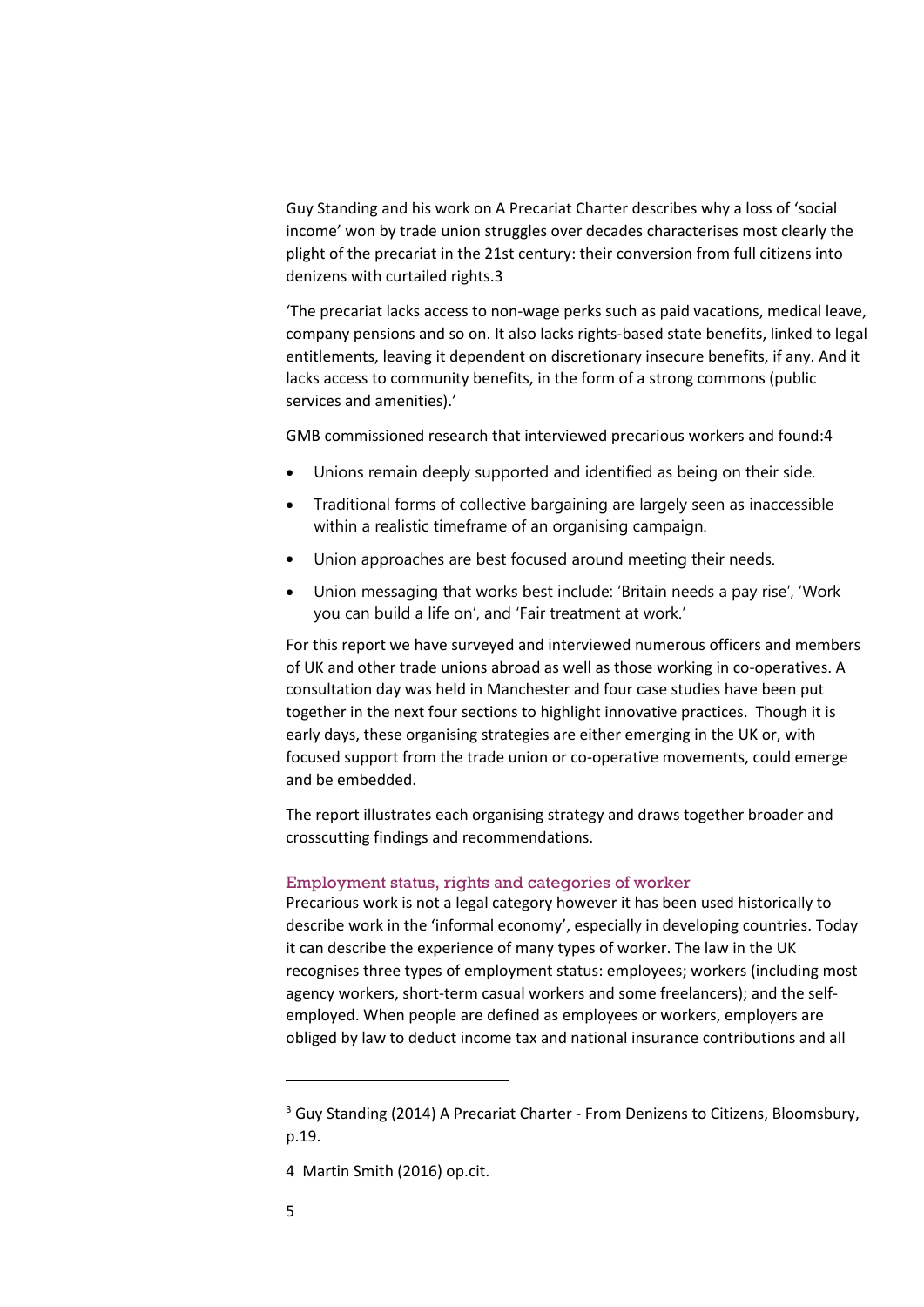are entitled to core statutory employment rights such as maternity leave, statutory redundancy pay and an itemised pay slip.5

Those working as self‐employed (whether taxi drivers, artists, musicians or researchers) do not have a similar entitlement. Such workers are often described as 'own account workers' because they have to handle their own tax and national insurance and have to source and manage their own work. The greater self‐ management freedom of the self‐employed comes at the expense of a lack of legal protection and a wide range of rights.

Guy Standing has described how the term precariat was originally used in the late 1980s to describe low‐paid temporary and seasonal workers in France.6 In observing the spread and growth of informal economy work in North America and Europe over the past decade, Standing argues that the precariat is becoming 'the new normal'. Austerity, automation and the application of digital technology are leading, he argues, to a situation whereby the number of citizens with full employment rights is declining and those working without such rights are becoming 'the new normal' and second‐class citizens. There is evidence in support of this view.

While UK unemployment stood at 4.8 per cent in 2016, the figures fail to reflect the underemployment rate of more than 10 per cent of the working population with 3.5 million people wanting to work longer hours and many having to get by with multiple jobs.

Automation is another undermining factor. Deloitte's analysis indicates that 60 per cent of retail jobs may be eliminated by 2025.7 Research by the Bank of England suggests that 15 million jobs may be lost through automation over the next few decades.8 Those most at risk are workers in administrative and clerical roles, transport and storage, health and social care and production tasks.

### On-demand work, the gig economy and digital platforms

In addition millions of workers are likely to experience a decline in decent work as the 'gig economy' and diverse forms of digital platform labour spreads. There are numerous indicators already of this new world of work.

<sup>5</sup> Employment Status ‐ Gov.UK

<sup>6</sup> Guy Standing (2011) The Precariat ‐ The New Dangerous Class, Bloomsbury.

<sup>7</sup> Deloitte (2016) Transformers: How machines are changing every sector of the UK economy.

<sup>8</sup> Andrew Haldane (2015) Labour's Share, speech by chief economist at the Bank of England to the TUC on 12 November 2015.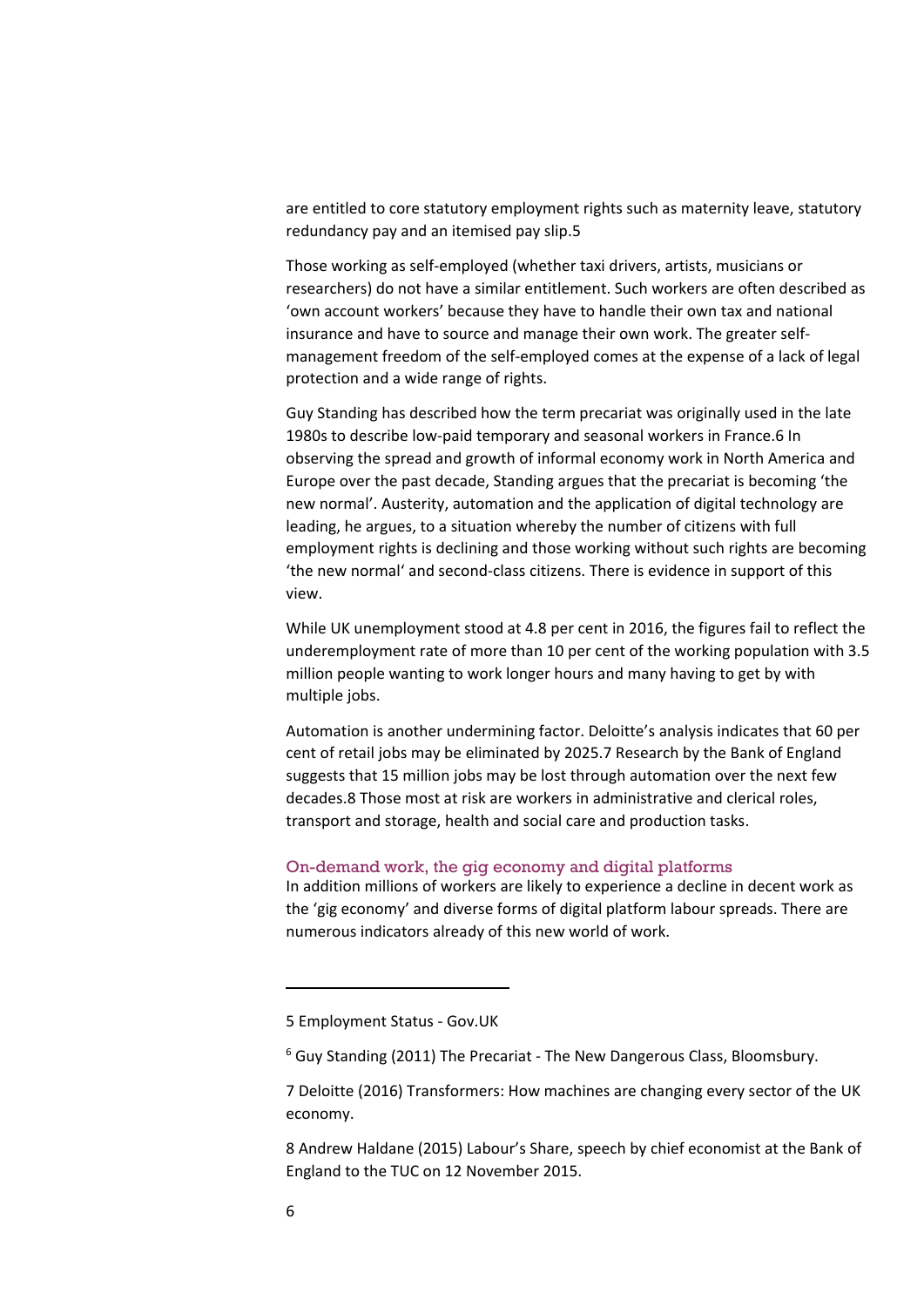Beyond Uber there is a growing fleet of online labour‐sourcing corporations including: TaskRabbit for small jobs, Handy for residential cleaning, Clickworker for 'surveys, data management, etc.', MyBuilder for household repairs and extensions, Deliveroo for take‐away meal delivery, Upwork for higher skilled freelancers, Teacherin for supply teachers and SuperCarers for home care.

Promoted as the 'sharing economy', these digital companies operate to extract value via a 'black box' system that blocks any direct relationships between producers and consumers. Decision making in respect of pricing, policies and profits are definitely not shared by the platform owners. Command and control is the old name of this rapidly growing money making game.

A Chartered Institute for Personnel and Development's survey has highlighted that about 4 per cent of the workforce are involved in the 'gig economy' via online platforms.9 Ursula Huws estimates that up to 2.5 million people in the UK are already dependent on work through online platforms with 1.2 million earning more than half their income this way.10

By engaging self‐employed workers there are no employer overheads. This is an immediate saving of as much as 30 per cent on labour costs.11 Debt collection, insurance, the provision of tools and equipment are also off‐loaded onto the workers.

The platform corporation business models maximise labour market flexibility by 'hollowing' out the corporation. In the 1980s Nike and Apple showed how to offshore production to China and India. Today Upwork has become the EBay for jobs and the largest digital labour provider globally with a capital value of \$46 billion. Its specialisation is skilled freelancers including engineers, architects, lawyers, accountants and management consultants. It employs only 250 staff in the USA to broker an international army of 10 million contractors who bid against each other for work.12

9

<u> 1989 - Johann Barn, mars eta bainar eta bainar eta baina eta baina eta baina eta baina eta baina eta baina e</u>

http://www2.cipd.co.uk/pm/peoplemanagement/b/weblog/archive/2017/03/17/gi g‐economy‐not‐a‐viable‐form‐of‐income‐finds‐cipd‐survey.aspx

10 Ursula Huws (2014) Labor in the Global Digital Economy ‐ The Cybertariat Comes of Age, Monthly Review Press. See also

https://www.opendemocracy.net/neweconomics/the‐key‐criticisms‐of‐basic‐ income‐and‐how‐to‐overcome‐them/

11 Steven Hill (2016) The California Challenge: How (not) to regulate disruptive business models, September 2016, Friedrich Ebert Stiftung.

12 Trebor Scholz (2017) Uberworked and Underpaid, Polity Press.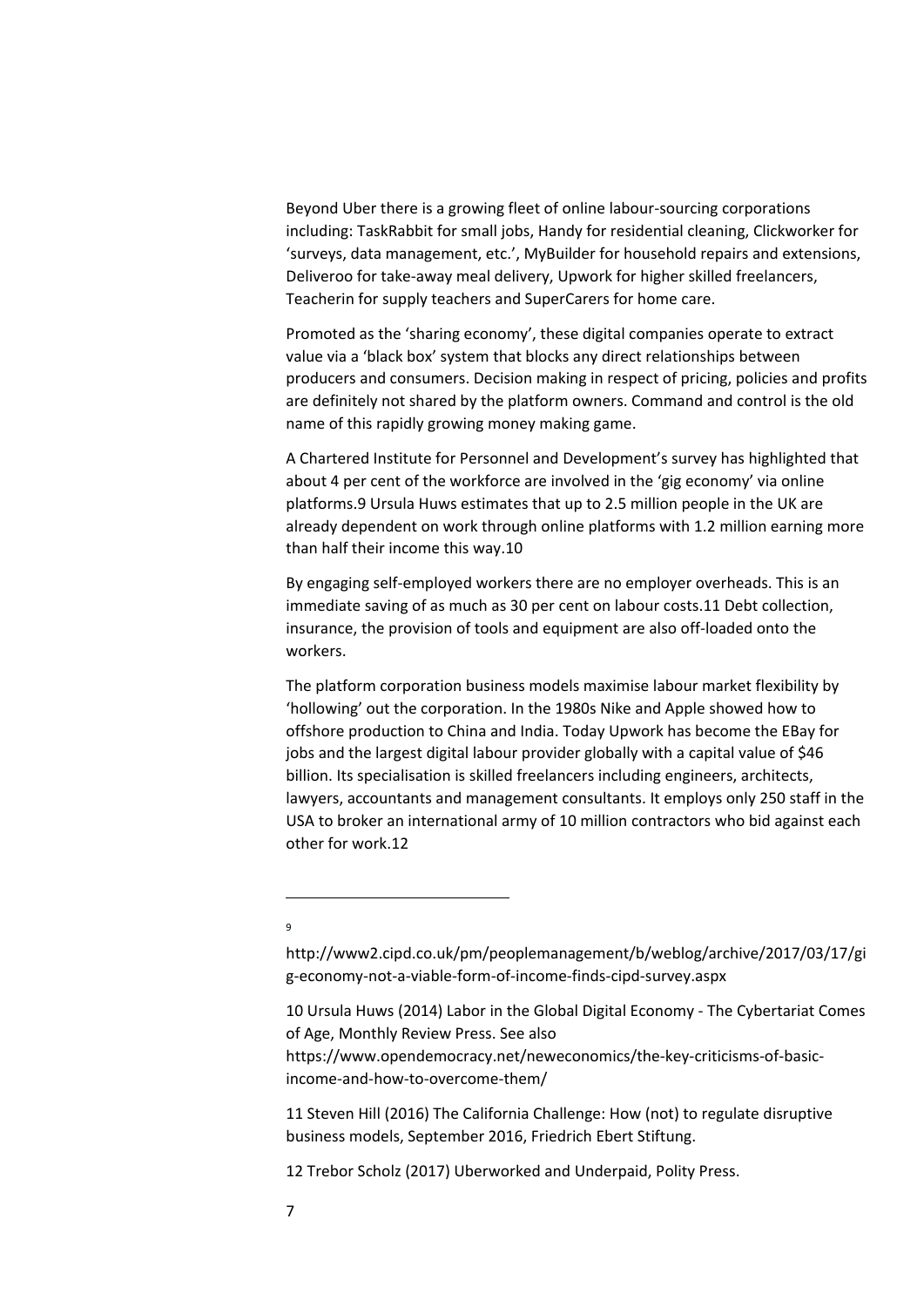Such cut-throat practice is unleashing a global race to the bottom with some platform corporations reporting paying half (\$2 to \$3 per hour) the US minimum wage. There is evidence to show that digital labour will replace other traditional forms of outsourced labour because the platform business model cuts the labour intermediary costs by half.13

The new corporate language for 'on demand' workers emphasises how precarious labour can be turned on and off like a tap. Descriptions include: 'crowd sourced labour,' 'micro‐tasking', 'body sourcing' and 'liquid labour'. The performance of digital labour is constantly tracked through the platform to push for hyper‐efficiency and surveillance systems are becoming more widespread.

There are three parties involved in platform capitalism: end customers including corporations, the digital corporation intermediary and the workers. A separate case can be made for each party as the 'employer' and this ambiguity provides a legal loophole for massive profit‐making by the intermediaries. Classifying all workers as self-employed as a condition of trading on the platform is a prima facie denial of worker rights. There is a legal case that the digital platforms are in fact operating as online employment agencies but the European Union has not yet formed an agreed view. In the US the situation is similar but lawsuits there and in the UK are increasingly challenging the digital corporation's argument that the workforce are all independent contractors.

### The trade union response

So where does this leave workers and what should unions do?

The International Trade Union Confederation (ITUC), the TUC and its members are committed to effective strategies to recruit and organise the precariat.14 However implementing such a strategy is a complex challenge.

ILO Recommendation 193 ‐ An Agenda for Decent work

One instrument that both trade unions and co‐operatives can draw upon in the challenging task of securing decent labour standards for precarious workers is the International Labour Organisation (ILO) Recommendation 193 on Promoting Co-operatives. This recommendation is part of the Decent Work agenda.

Recommendation 193 builds on the rich tradition of solidarity, social dialogue and joint purpose between trade unions and co‐operatives in the UK when co‐operative goods were promoted as produced under 'trade union terms and conditions'. This shared history includes the joint formation of Co-operative Co-partnership Productive Societies of 5000 workers ‐ who 'must have trade union membership'

<sup>13</sup> Ibid.

<sup>&</sup>lt;sup>14</sup> ITUC Constitution 2006, amended June 2010: Article I, page 7.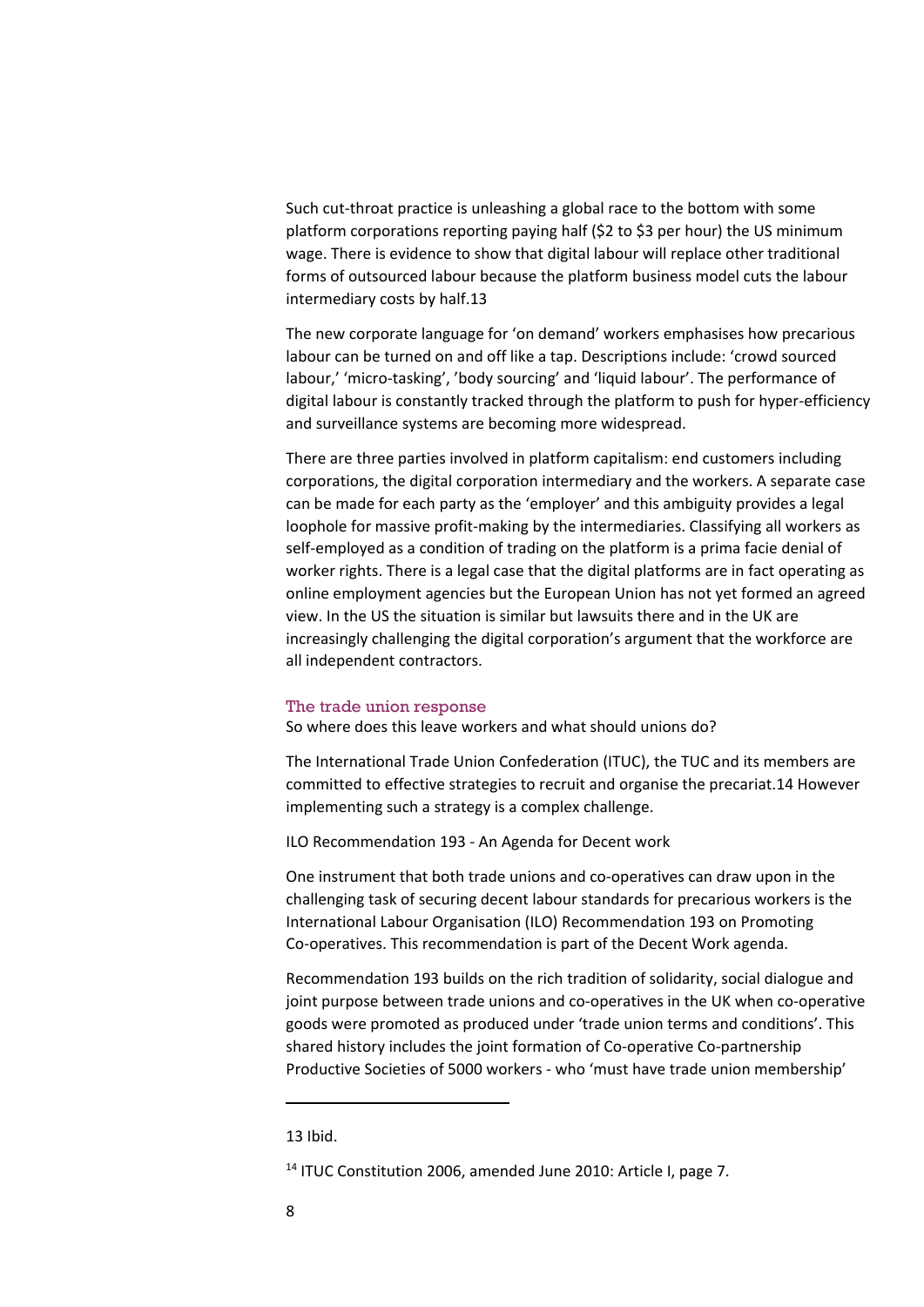and were employed by 45 co-operative societies. These societies were a form of workers' control, which would secure, according to the AEU in 1948, 'the control of industry in the interests of the community'.15

This tradition of solidarity and social dialogue of this kind continues. A recent example is the joint formal agreement reached with trade unions and co‐operatives on the 670 co‐operative schools. Joint education programmes like the trade union/co‐operative Shared Values and Common Roots workshops delivered by the Co‐operative College helps to facilitate solidarity working.

#### Further European research

Maarten Keune conducted a review of trade union work with precarious workers in seven European countries. He found a similar cluster of disadvantages associated with precarious work in each country including: low pay, limited legal protection, high insecurity, limited control, limited social security and pension entitlement, limited collective representation, limited access to loans and mortgages and limited possibilities for planning a family.16

The response of European trade unions to the growth of atypical employment has been mixed, and for most unions the focus has been on opposition to deregulation, and to improve conditions by enforcing labour regulations. Some unions in Europe have actively opened membership up to the self-employed, but many have not. For the latter group there is an awareness that separate organising strategies are needed but that these are more costly and challenging to implement effectively.

Keune concluded that for the wider group of precarious workers, an effective set of strategies requires the integration of several actions.17 These include campaigns to raise awareness; mobilisation drives in specific sectors; provision of services designed to meet workers' needs; collective agreements; legal action; policy formation; advocacy for new laws; and creative use of a range of media.

http://www.iza.org/conference\_files/EmpCompPersp2013/keune\_m7578.pdf

<sup>15</sup> Co‐operative Co‐Partnership Propaganda Committee (1948) Co‐operate for prosperity: the Trade Unions and Co‐operative Partnership, Leicester: Derby Printers.

<sup>16</sup> Keune, M. (2013) Trade union responses to precarious work in seven European countries

 $17$  This provides for equal treatment after a 12-week qualifying period in pay, working time, annual leave and maternity rights. This was formally agreed by the TUC and the CBI in 2008 and then introduced through the Agency Workers Regulations 2010.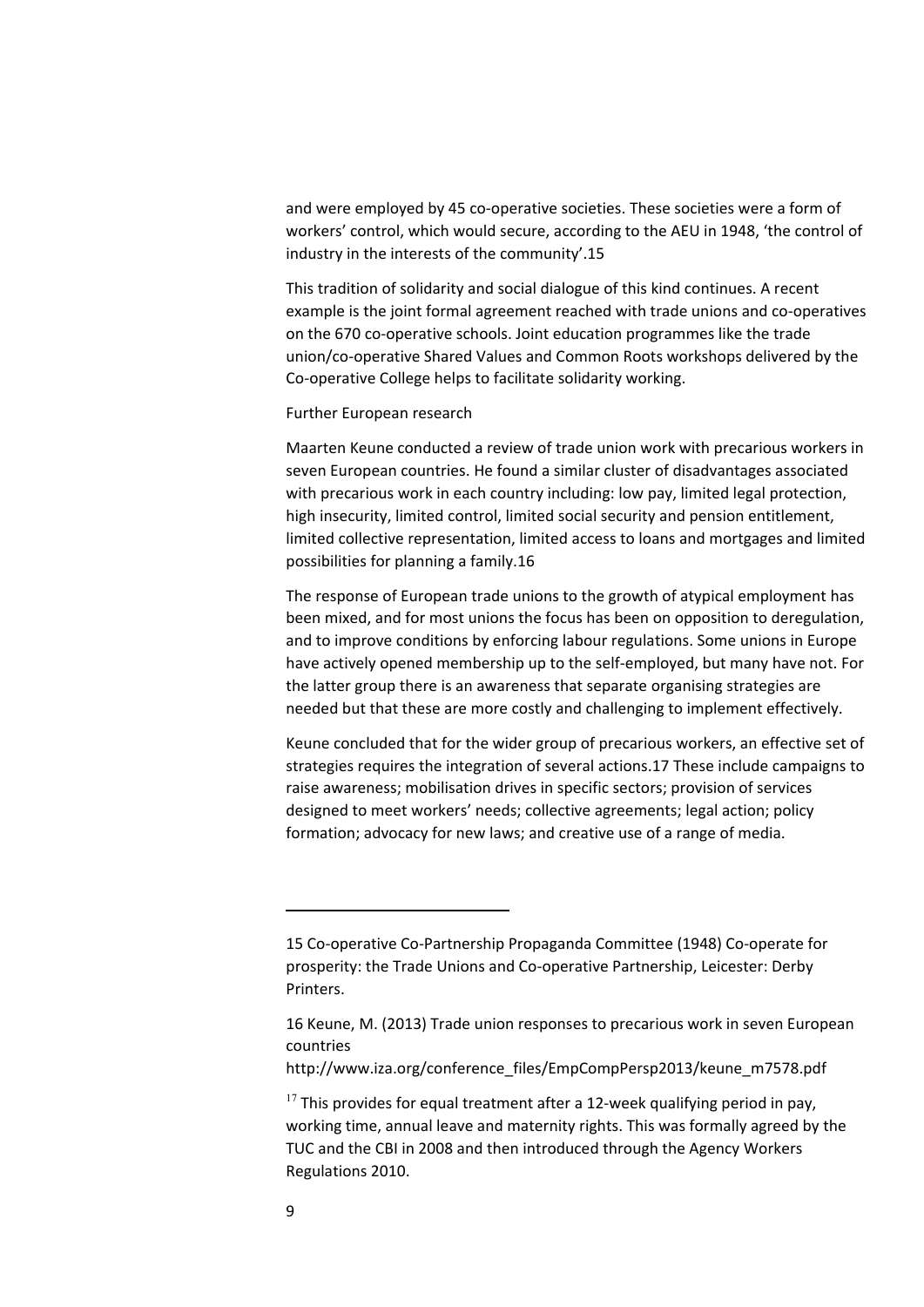As the Not Alone report showed, there is good trade union practice in the UK and across Europe for organising freelance workers in the entertainment and media sector.18 The Federation of Entertainment Unions (FEU), including the NUJ, BECTU, Equity, the Musicians Union and the Writers Guild are leading examples. There is scope to extend this media sector expertise to assist other unions and there are successes in organising in transport and logistics.

The Not Alone report also showed that strategic trade union partnerships with co‐operative organisations are crucial to successful organising of informal economy workers, as was the case before 1945, when both movements worked in solidarity. ILO Recommendation 193 passed in 2002 shows how trade union co-promotion of co-operatives has aided organising strategies in developing countries over recent decades.

<sup>18</sup> Pat Conaty, Alex Bird and Philip Ross (2016) Not Alone ‐ Trade Union and co‐ operative solutions for self‐employed workers, Co‐operatives UK, The Wales Co‐ operative Centre and Unity Trust Bank.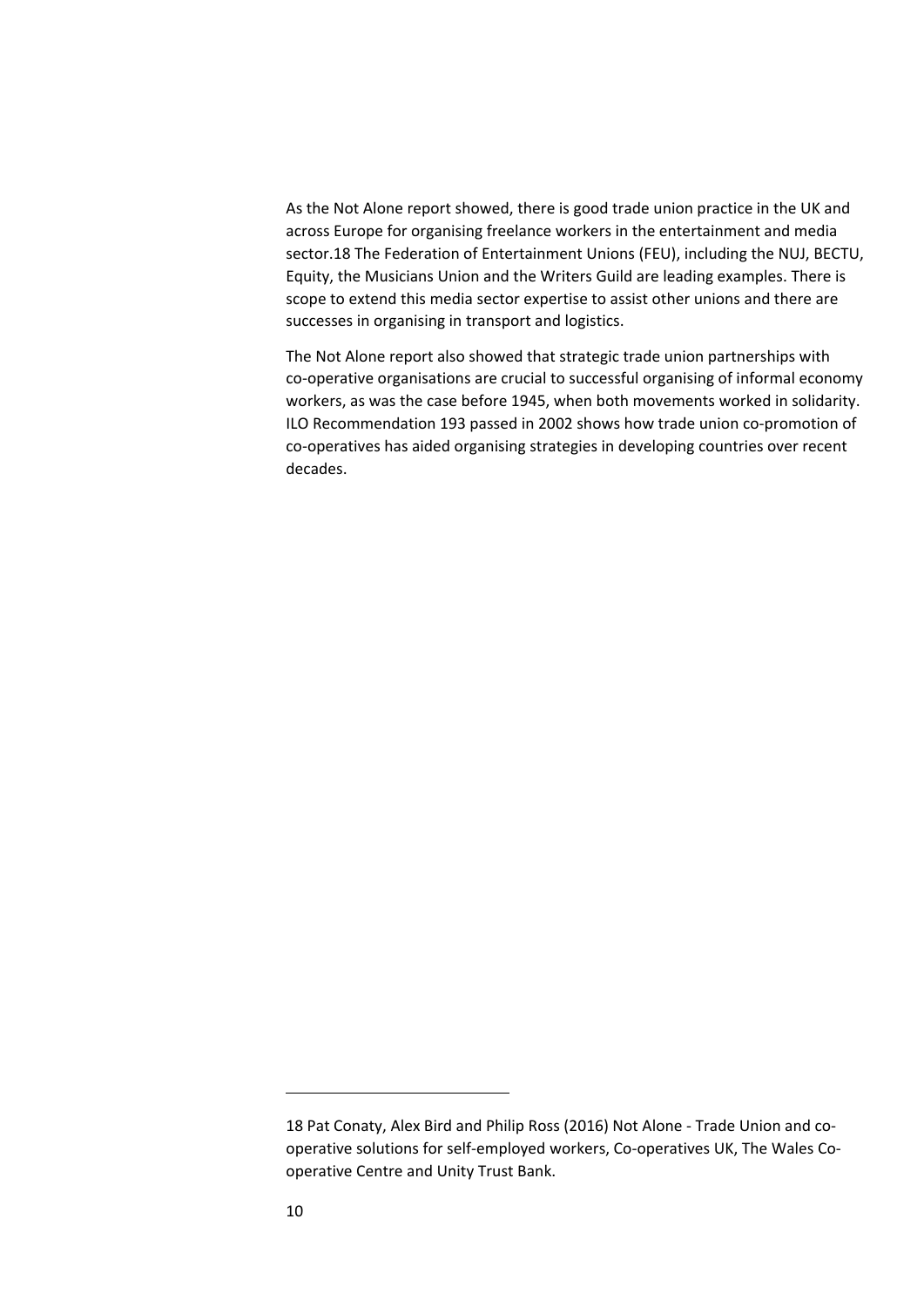### **Taxi Coops**

The GMB has recently been campaigning on the rights of the self‐employed to 'worker' status, alongside the long‐term relationship they and Unite have representing and negotiating for taxi drivers across the UK.

Taxi‐drivers are almost all self‐employed. Many drive their own cabs but many others rent cabs by the day from private entrepreneurs who also control the radio networks and routing systems.

Many taxi co-ops have come and gone over the years, often because of lack of support from the local authorities that issue the licences, combined with the unfavourable terms imposed by the radio network operators. The network operators usually charge a percentage of fares taken and may also impose additional requirements such as an obligation to rent or buy the cabs from specified sources or even to purchase fuel from selected garages.

Taxi co‐ops have been around for a long time in Birmingham, Southend‐on‐Sea, Bridgnorth and in Dunbartonshire in Scotland. However, while some have slipped away through demutualisation, new taxi co-ops continue to replace them.

One city where they have had a long term presence, though, is Edinburgh, where the taxi business is dominated by two taxi co‐ops; City Cabs19, which was established in 1925, and Central Taxis20, which has been in operation since 1971. City has 400 members and 1,100 registered drivers, whilst Central also has 400 members and 1,300 registered drivers.

City Cabs was formed when twenty‐five taxi drivers got together in September 1925 and decided to form an Association to benefit the Edinburgh Taxi Trade and its drivers. There were originally 87 members and the joining fee was 1 Guinea. The original minutes for the inaugural meeting held on 13th September 1925 are kept at the City Cabs office in Edinburgh. As Les McVay, the City Cabs Company Secretary put it:‐

"In 1925 the Labour and TU movement was weak, so the original members, who wanted to control their own destiny, simply took control of their own lives."

Both co‐ops, as well as the third operator, Singapore owned Com Cabs, work closely with Unite to negotiate with the City Council over rates and license conditions. The number of licenced cabs is strictly regulated in Edinburgh, and has been so for a long time, apart from a period between 1985 and 1995. Consequently, hackney cab

<sup>19</sup> http://www.citycabs.co.uk/about

<sup>20</sup> http://taxis-edinburgh.co.uk/about/our-community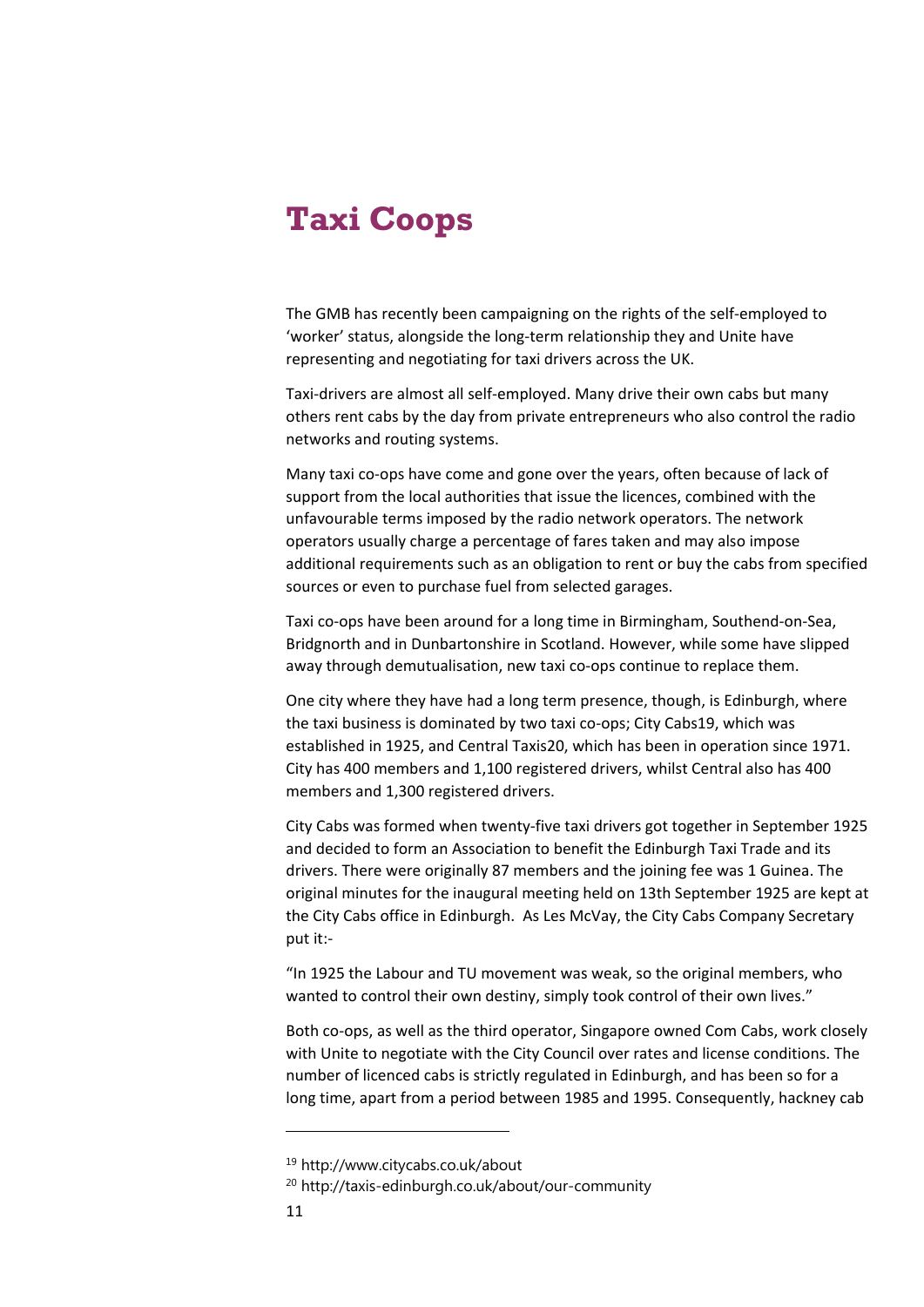plate21 numbers are limited, and are only transferable for a cost of £30,000. This ensures that all owners have made a serious financial commitment, and are therefore encouraged to invest in their vehicles as well.

The Green Taxi Coop22 in Denver, is a co-op that is fully unionised. Founded in response to the "Uberisation" of the taxi market in Denver, Green Taxi is the biggest taxi company in the city with 800 drivers, from 37 different nationalities, and 37 per cent of the market. It is now the second largest worker co-operative in the United States.

"These monopolies [Metro, Colorado Springs shuttle and Dashabout Roadrunner shuttle] rig the game for their own benefit. On the other hand, the choice between a monopoly and Uber, who has very little interest in securing the passenger or sustainably supporting the driver, between that is a huge opportunity and that's where Green Taxi fits in," said Jason Wiener, lawyer for Green Taxi.

Worker‐owned taxi co‐operatives already had a foothold in Colorado. Union Taxi23 of Denver, founded in 2008, had 264 drivers. But as they looked for ways to reach a scale that can compete with Uber and Lyft (there are approximately seven times more Uber drivers in Denver than regulated taxis), they ran up against transportation licensing laws in Colorado, which made it easier to form a new firm than expanding Union Taxi.

With the support of Communications Workers of America Local 7777 (CWA)24, which even included offering members rent‐free accommodation in the union offices, the new Green Taxi Coop was formed in the summer of 2014.

Michael Peck of the '1Worker1Vote' campaign in the USA has confirmed that further work on replicating the Green Taxi model is also underway in Philadelphia, Boston, Baltimore, New York and San Francisco.

### Using technology

Green Taxi Co-operative uses a tailored app. There is a thriving market in these tailored apps, and examples include Cordic, used by both Central Taxis and City Cabs in Edinburgh, Cabgo which has been developed by Paul McCormack of Phoenix Taxi

22 http://greentaxico‐op.com

- 23 http://www.uniontaxidenver.net
- 24 http://cwa7777.org/index.cfm

 $21$  The vehicle license, which is linked to a strict specification and a regular MOT style testing regime. This is separate to the driver's license, which is issued to the individual driver.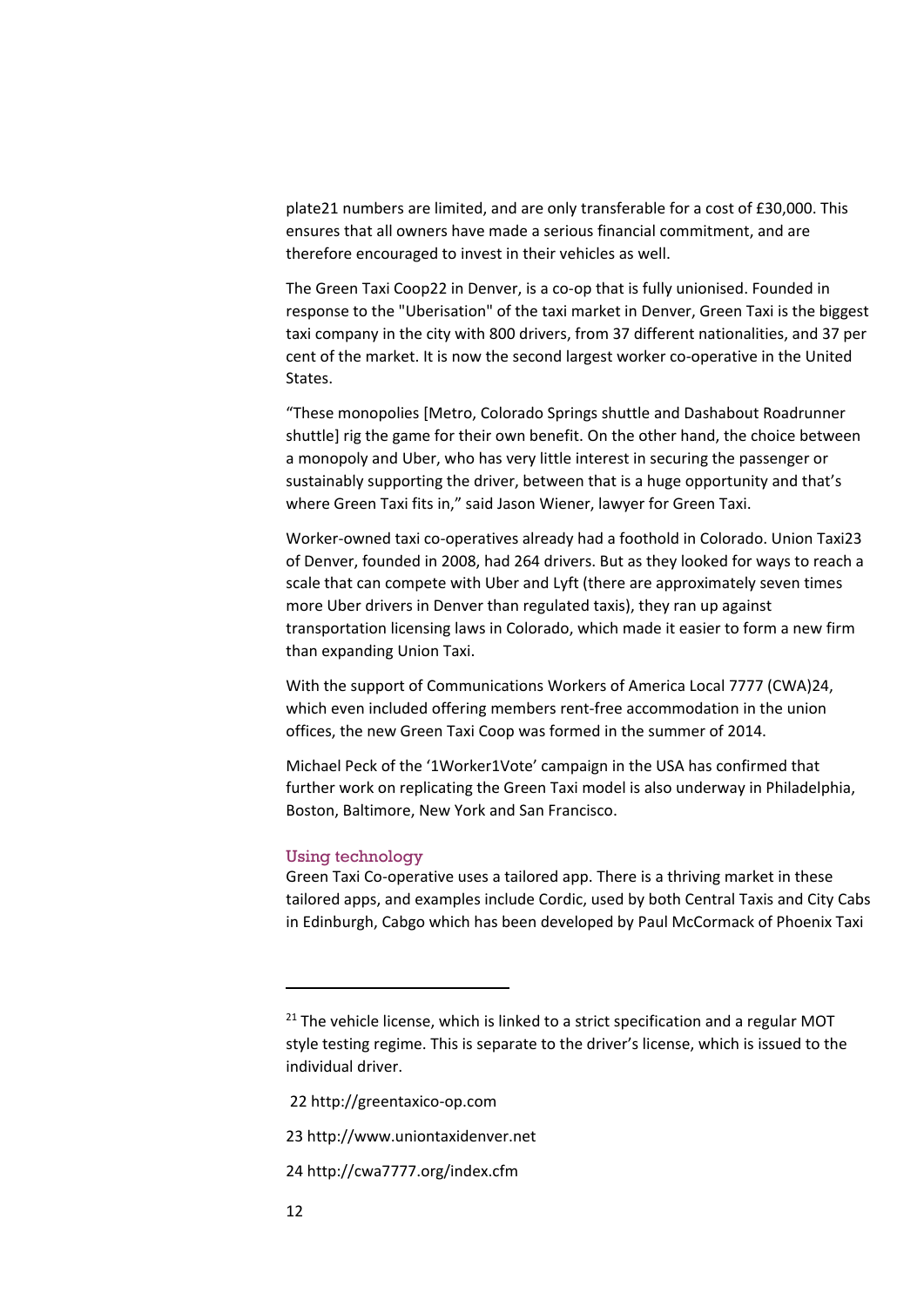Co‐op in Liverpool, AutoCab used by Green Taxi Co‐op in Denver, whilst Union Taxi Co‐op in Denver have developed their own.

Our understanding, talking to app developers, is that it would be technically very easy for a co-op or trade union to licence an off-the-shelf app like the ones listed, and set it up to work across the entire UK, thus undermining the advantage that Uber and Lyft have in the taxi market – their geographic reach.

All it needs is for the co-ops or unions to work together to broker a contract for such a system across the co-ops/companies, and by licensing in this way, the upfront costs would be modest.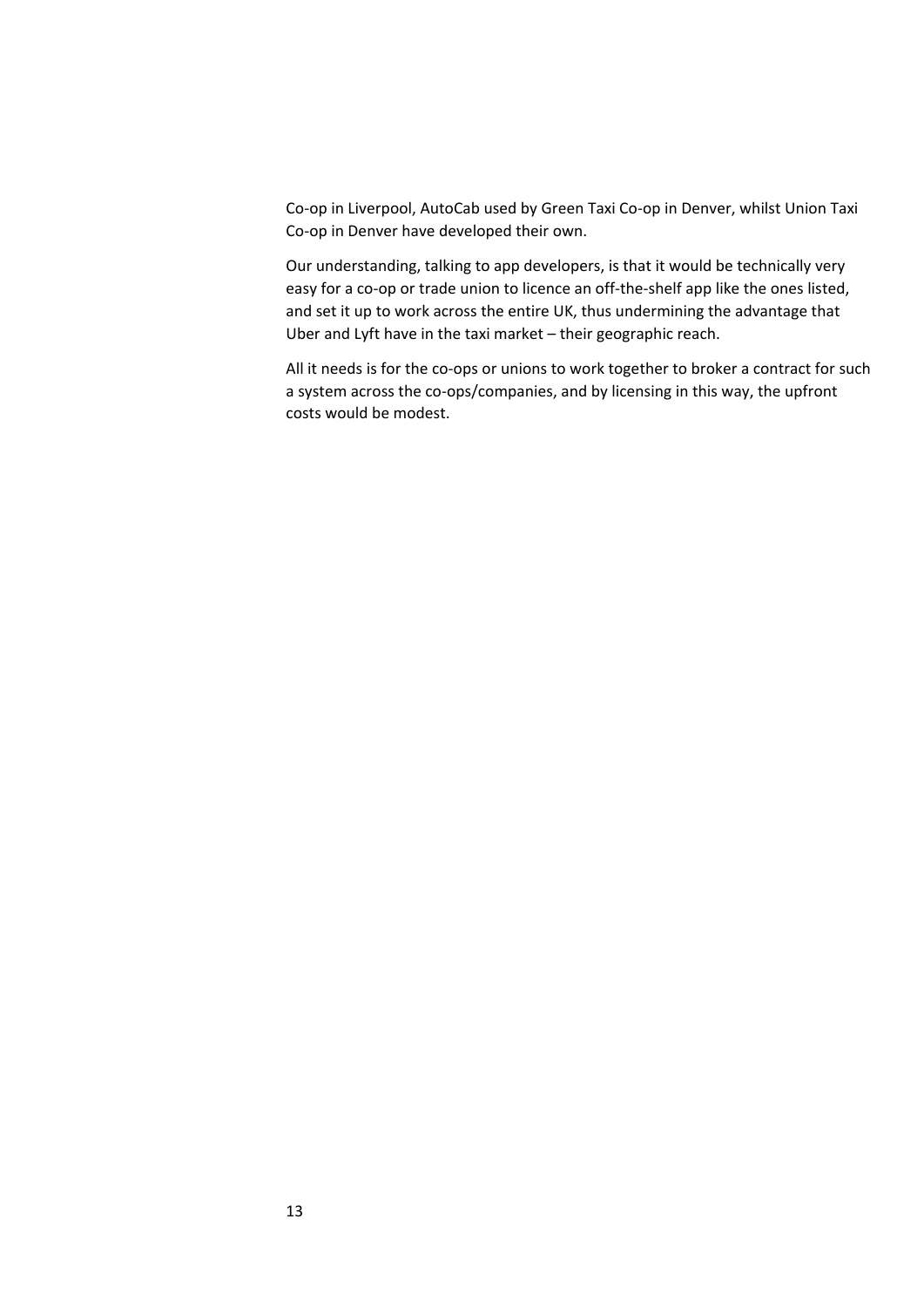### **Learning from others**

IndyCube 25 is a Wales based supplier and developer of shared workspace, established in 2010 as a Community Interest Company; it has recently converted into a not-for-profit co-operative. They have established 28 locations across Wales and have now opened their first in England.

IndyCube is working closely with Community trade union to launch a joint venture which will lead to further growth and a strong partnership offer of membership of both the union and the co-operative.

"We see this as the way to grow with Community's resources, capacity and knowledge, and provides an opportunity for third party representation of our self‐ employed members." Mark Hooper, co-founder of IndyCube.

Developing new workspace and back‐office services

As most of IndyCube's membership is at present from the creative industries, its shared workspace is office based. Community's membership is largely craft based, so they require entirely different types of workspace – co-making space.

This new partnership will not only see the development of workspace within Community's own properties, but also the creation of shared co‐making spaces, with access to shared tools and workshop space for trades people to use. Community is planning to invest considerable funds in this new approach, which will also include the deployment of a large number of union advocates to recruit new self‐employed members.

Payment and back‐office services

Both parties recognise the need for other services. These include:‐

Automated invoicing, bookkeeping and accounting services

Late payment management and debt collection

Insurance

Contract and other legal advice

Representation and lobbying

They plan to research the possibility of an online back‐office management system for their self‐employed members.

<sup>25</sup> http://indycube.cymru/location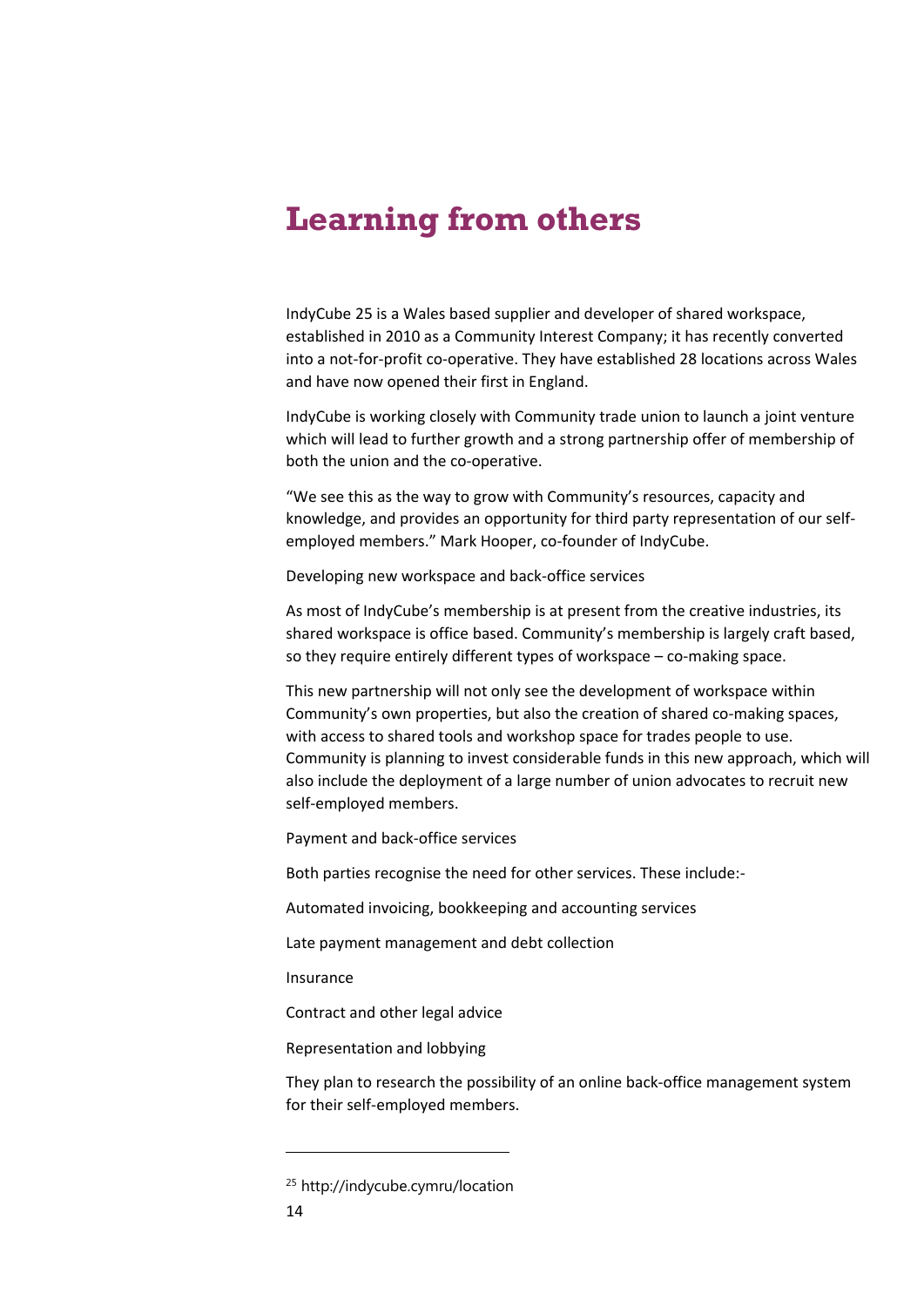"The recent report from the Federation of Small Businesses (FSB) shows that the self-employed and small and medium enterprises (SMEs) are generally the last to be paid. We shall be working on a digital platform to offer a range of services, include the factoring of debts to ensure our members are paid on time26"John Park, Assistant Gen. Secretary, Community

As part of this process of development, they plan to use the best ideas from elsewhere. Although the legal system and status of trade unions is different in Belgium, they intend to look at the Cooperatives d'Activités et d'Emploi (Business and Enterprise Co‐operative ‐ BEC) model, which has developed in France and francophone Belgium over the last 20+ years.

The first Cooperatives d'Activités et d'Emploi (CAE) was started in Lyon in 1995 as a way to help the unemployed off benefits and back into work. It offers a basic salary, paid as an employee via the French equivalent of a proper contract and PAYE. When a claimant joins their local CAE, they are offered training and support whilst continuing to claim benefits. They can then start up their "business" inside the CAE's legal structure, which also provides any necessary insurance, whilst continuing to claim benefits as they are not being paid at that point. Once they reach 25 hours paid work per week, the CAE starts to pay them a salary based on their earnings and they have to sign off from receiving benefits.

The CAE also handles invoicing and debt collection for them, and deducts and pays their Tax and NI equivalent. It can also, if requested, smooth out the payments so they get a regular amount each month to make personal budgeting easier.

Because the individual is paid as an "employee" they are entitled to all the benefits of a normal employee, but they have no guaranteed salary, and are paid according to what work they can find. They can leave the CAE and go it alone after two years, or they can continue as a member paying a percentage fee for the service provided.

The Belgian SMart (Société Mutuelle d'Artistes) has produced a system that is essentially the same as the CAEs, with the individual being an "employee" of SMart, but without any guaranteed wage. By doing so they pay the Belgian equivalent of PAYE and NI, thus allowing their members to obtain the benefits usually reserved for employees (such as for example access to unemployment benefit) and as in the CAEs, SMart handles the invoicing, salary deductions and tax payments for them.

Since 2001, SMart has guaranteed payment for all work invoiced through the system, underwritten by mutual funds built up within the organisation. Members are paid within seven days, and don't have to worry about defaulters.

<sup>26</sup> Time to Act: The economic impact of poor payment practice

http://www.fsb.org.uk/media-centre/press-releases/fsb-report-shows-stopping-latepayments-could-save-50-000-small-businesses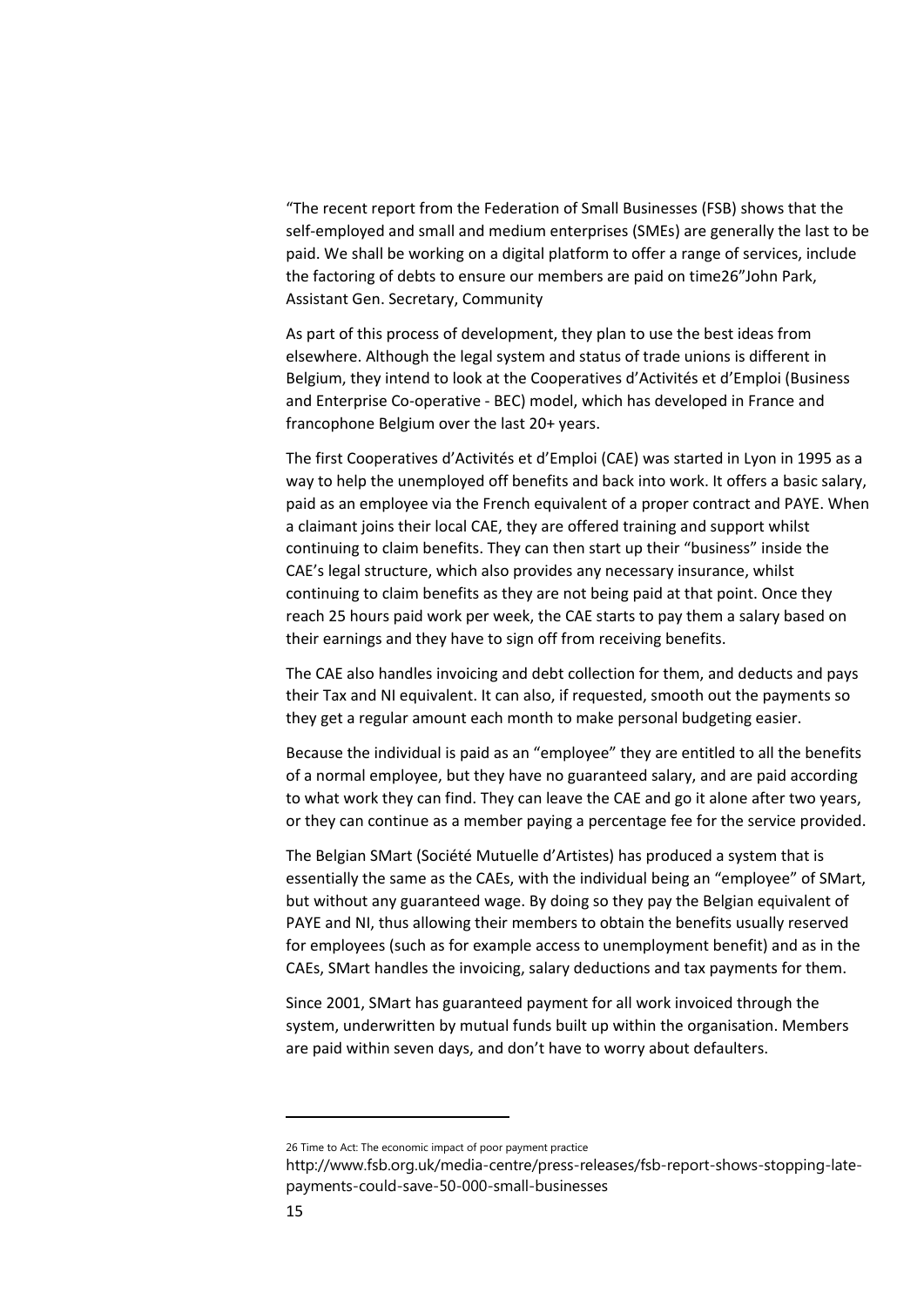SMart also provides members with professional liability, accident at work, and mobility insurances, which comes as part of the package. One contract through the system per year is enough to ensure coverage by SMart's insurance all year.

SMart is not subsidised in any way, and so charges a levy of 6.5 per cent of the invoiced fee to cover the cost of all its services including the insurance and payment guarantee. This, plus workspace rental, is the organisation's only income, and is sufficient to break even and also put some funds into reserves and future growth.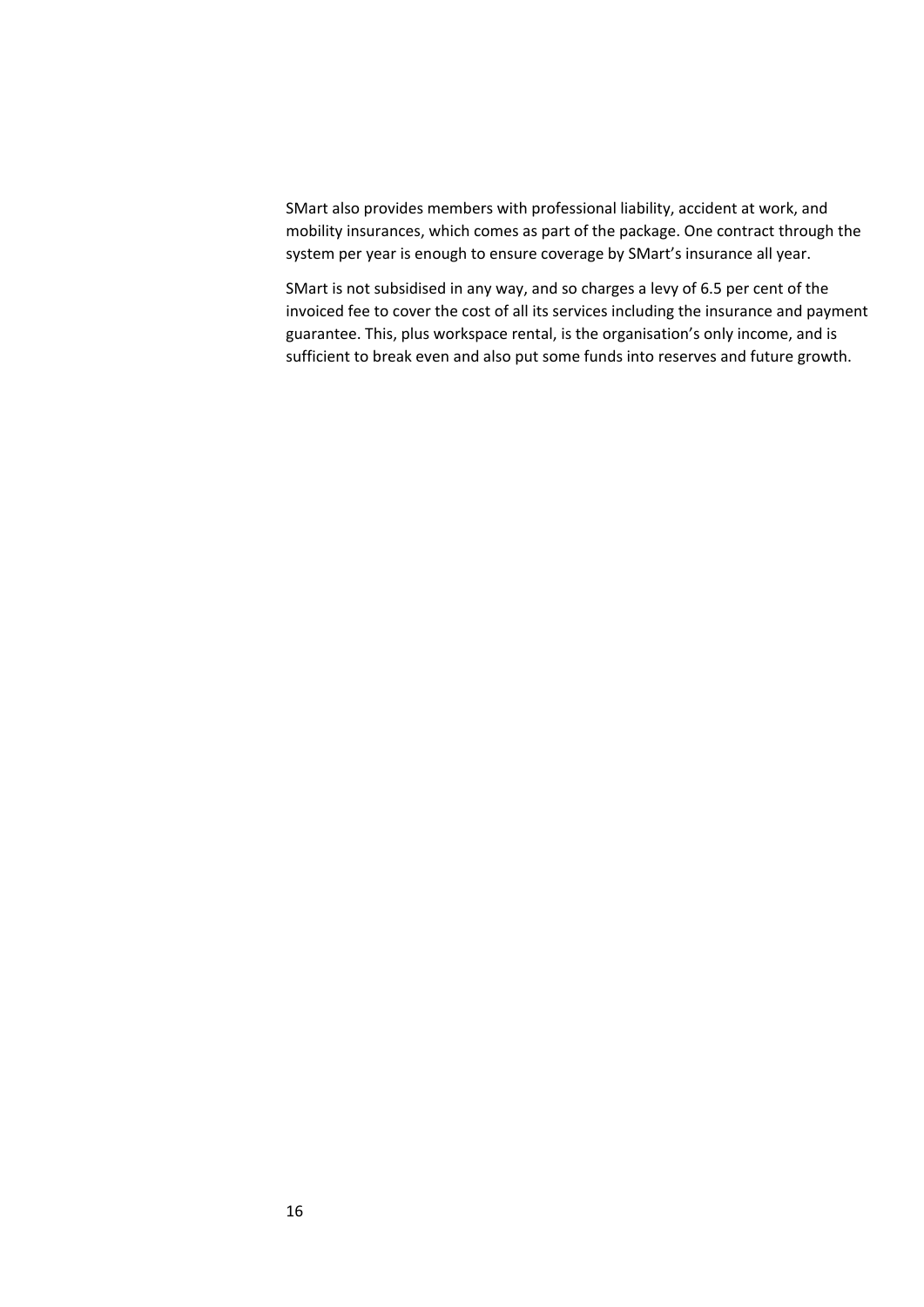## **Cooperative Partnerships: Education Sector**

In the UK a commitment to a large public sector has, until recently, secured stable employment for peripatetic and classroom based teachers and those working in post-16 education. Now a constellation of factors: the academisation of schools, the so called austerity agenda and an ideological shift to marketisation have coalesced into an increasingly precarious situation for education workers across the sector from pre‐school to higher education.27

In response to academisation, the Co-operative Group and Co-operative College, Manchester, established a co‐operative school network28 and a Co‐operative Trust model whose governance, curriculum, and pedagogy is informed by the International Co-operative Alliance's Values and Principles. Importantly an early action was to co‐produce, with trade unions, a formal agreement on teacher terms and conditions – the National Agreement and Statement of Joint Principles (2013) which was signed off by the Schools Co-operative Society, the Co-operative College, the TUC and the unions representing those working in schools: ATL, NASUWT, NUT, GMB, UNISON and Unite.

This agreement aims to ensure that employees who are transferred from local authority schools to Co-operative Trusts and Academies, are TUPE'd 29 across to the new arrangements. The agreement makes explicit reference to ILO Recommendation 193, which is concerned with the role of co-operatives in decent work, and a National Joint Forum meets three times a year to agree policies and how they should be implemented.30 Agreements of this kind are fundamental to union/co-operative joint working and are a powerful 'decent work' instrument.

 $27$  O'Hara M (2015) Austerity Bites: A Journey to the Sharp End of Cuts in the UK; London: Policy Press.

<sup>28</sup> There are now 650 Co-operative Schools

<sup>29</sup> TUPE refers to the "Transfer of Undertakings (Protection of Employment) Regulations 2006" The TUPE rules protect employees' rights when the organisation or service they work for transfers to a new employer.

<sup>30</sup> Interview with NASUWT Officer 2016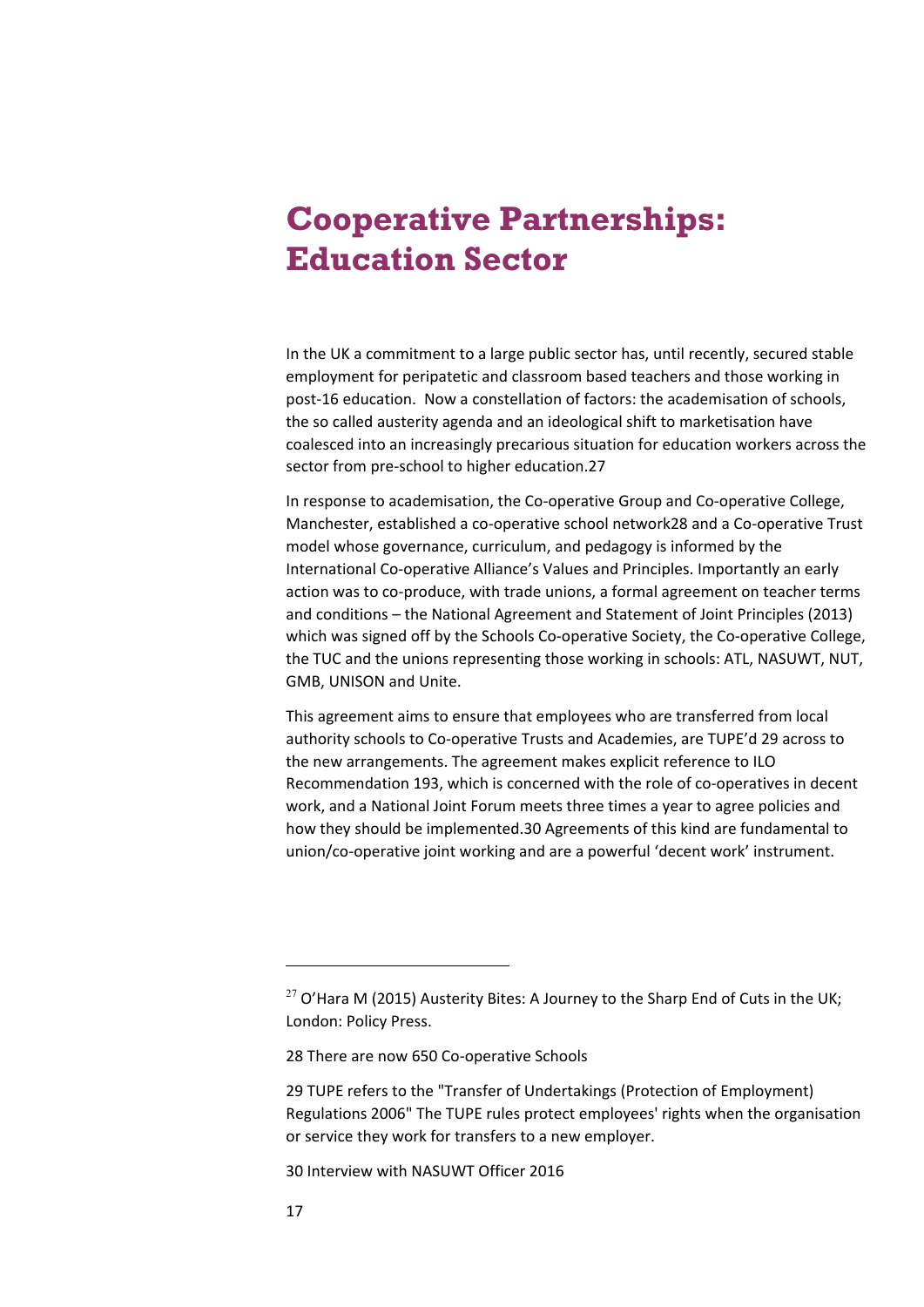The Musicians Union (MU) is pursuing policies to challenge precarity in the teaching profession. One response was the launch of Swindon Music Co‐operative in 1998. According to the Borough's director of music at the time:

"We needed to find a solution that retained a sense of unity and common purpose while reducing the cost of provision and a co-op was an ideal solution".

The MU was active in supporting the formation of the co-operative which is now the main provider of instrumental and vocal tuition in over 70 local schools with more than 50 members.31 The co-operative charges a fixed fee for an hour of the teacher's time to local authorities or parents, and a small percentage is paid back into the co-operative, typically  $£2.00$ , to cover its costs. The co-operative manages DBS checks, gathers feedback from clients, and ensures regular continuing professional development for members.

The MU has recently worked with Co-operatives UK on a jointly produced guide (Altogether Now, 2015)32 which provides teachers with advice on setting up a co‐operative. A total of 8 music co‐operatives are now in existence.

The experience of MU members in co-operatives has been a positive one. One explained why, under threat of redundancy, she and her colleagues considered a co‐operative model:

"What we were really concerned about was to stay together as a group. We are now a professional organisation that has a professional feeling. So our main need was preserving some kind of togetherness without the loneliness or isolation of being a sole trader".

Four additional strengths of the co‐operative model were identified in our interviews. First is the fact that the co-operative is union organised (though not all members of the co-operative are MU members). The second is the teachers' ability to share a 'central service' in the form of an employed administrator. The third is that there is a now a cluster of music teacher co-operatives and a critical mass means mutually supportive and solidarity based relationships. Fourthly, the support of the union and the continuous co-operative collaboration with other cooperatives helps the Chair and Board of Directors address challenges such as the need to ensure quality.

The support for the formation of music co-operatives by the MU is both pragmatic and visionary and acknowledges the changing nature of work and labour market change.

 $31$  http://www.swindonmusiccoop.co.uk/teachers.php

<sup>32</sup> http://www.musiciansunion.org.uk/Files/Guides/Education/Altogether-Now-aguide‐to‐forming‐music‐teacher‐co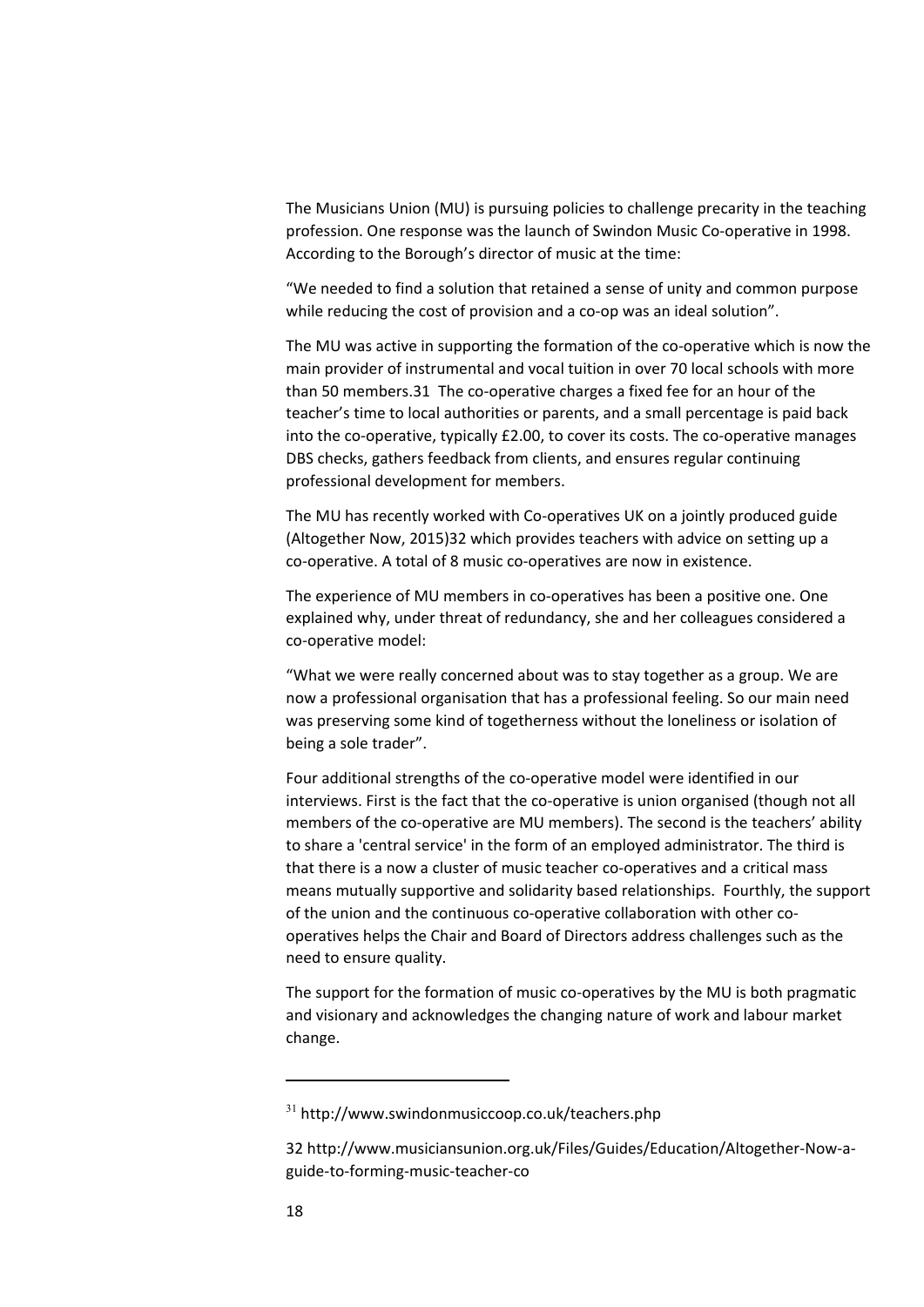Ideally the MU would like to see a National Association of Music Co‐operatives develop to enable 'Unions to step back and help co‐operatives become self‐ responsible'. At present however there is a growing interest in the model and the MU will continue to explore co-operation as a fundamental and practical response to precarity.

But what about other teachers? Might the teacher‐led, union‐organised music co‐operative approach have relevance for other classroom supply teachers who are currently experiencing increasingly disadvantageous employment relations?

Historically all supply teachers were employed directly by local authorities in local authority supply teacher pools or, on an ad hoc basis, directly by schools maintained by the local authority.

Where teachers are directly employed by schools maintained by the local authority, they are employed on national pay and conditions set out in the School Teachers' Pay & Conditions Document (STPCD). This model does not, however, apply in the increasing number of academies and free schools, which can set their own pay rates. And, in any case, local authority supply pools have largely died out and been replaced by supply teacher agencies. These operate as the "employer" paying less than the national pay rates and charging an additional fee to schools. A recent NUT survey (2016) reported that although 25 per cent of supply teachers say they are still employed directly in schools, this figure is falling. Only 10 per cent of agency‐ employed respondents were paid according to the STPCD. Supply teachers therefore find their terms and conditions continuously undercut as 65 percent now work in academies and free schools and/ or through a supply teacher agencies.

A further complication is the growth of the 'umbrella company', which is separate to the agency. These have come about due to changes in taxation law. They act as the employer and manage the invoicing, deduct tax, NI and other contributions, and pay the teacher's wages. The NUT survey showed that over 42 per cent of NUT affiliated supply teachers were employed through these means.

One interview with a senior union officer described a further problem; non‐qualified support staff called "cover supervisors" are increasingly used by schools in an effort to save money and to avoid committing to pension arrangements.

The response of one education union has been to look at platform solutions (an apps based register model) developed by the Northern Ireland Education Service. The aim of the scheme is to remove agencies from the employment relationship. Currently agencies liaise with schools but this new software allows teachers to register with the Service and have their references and DBS (CRB) checks conducted. Schools are then able to log in, submit their requirements and generate a list of suitable teachers. There is now a proliferation of commercial supply teacher apps (e.g. TeacherIn which is currently launching in the UK). There is a good case for the Co-operative movement to enter this space to encourage a co-operative approach in the use of the technology.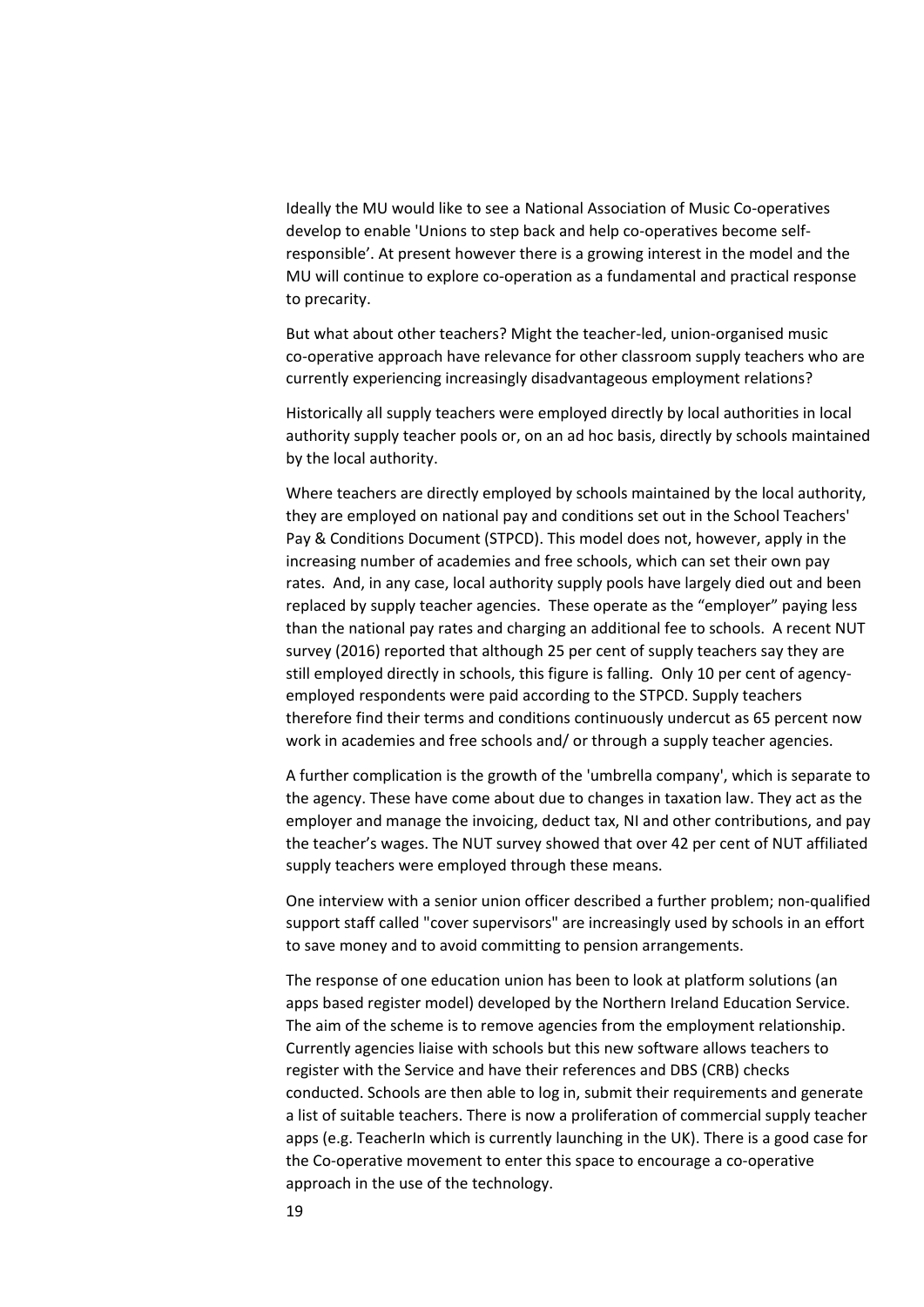One concern for the teaching union however is that unlike in Northern Ireland, where there is a mandatory pay structure and portability of pay and conditions, many schools in England can set their own pay rates and others are now permitted to pay less to new appointees than they received in their previous school. In naming their price on registration, schools may attempt to bid the teacher down. However the system does exclude agencies from taking money out of schools and eliminates the finder's fees demanded by introduction agencies.

The union officer interviewed for this report stresses that the union remains 100 per cent committed to direct contracted employment, statutory rates and access to the TPS. However he also acknowledged that union‐organised supply teacher co-operatives with strong relationships with local authorities might offer a compelling alternative model for teachers finding themselves in irregular employment relationships.

Education unions acknowledge that co‐operatives work to a clear set of values and principles though not paying to scale is likely to remain an issue. Yet the music teachers' co-operative model may have traction, scalability and transferability 'down the line' should supply teachers' situation worsen. It would be up to the co‐ operative movement and trade unions to work together to make this a viable model, which delivers decent work for teachers with Co-operative Councils being the most likely incubators for the STC model.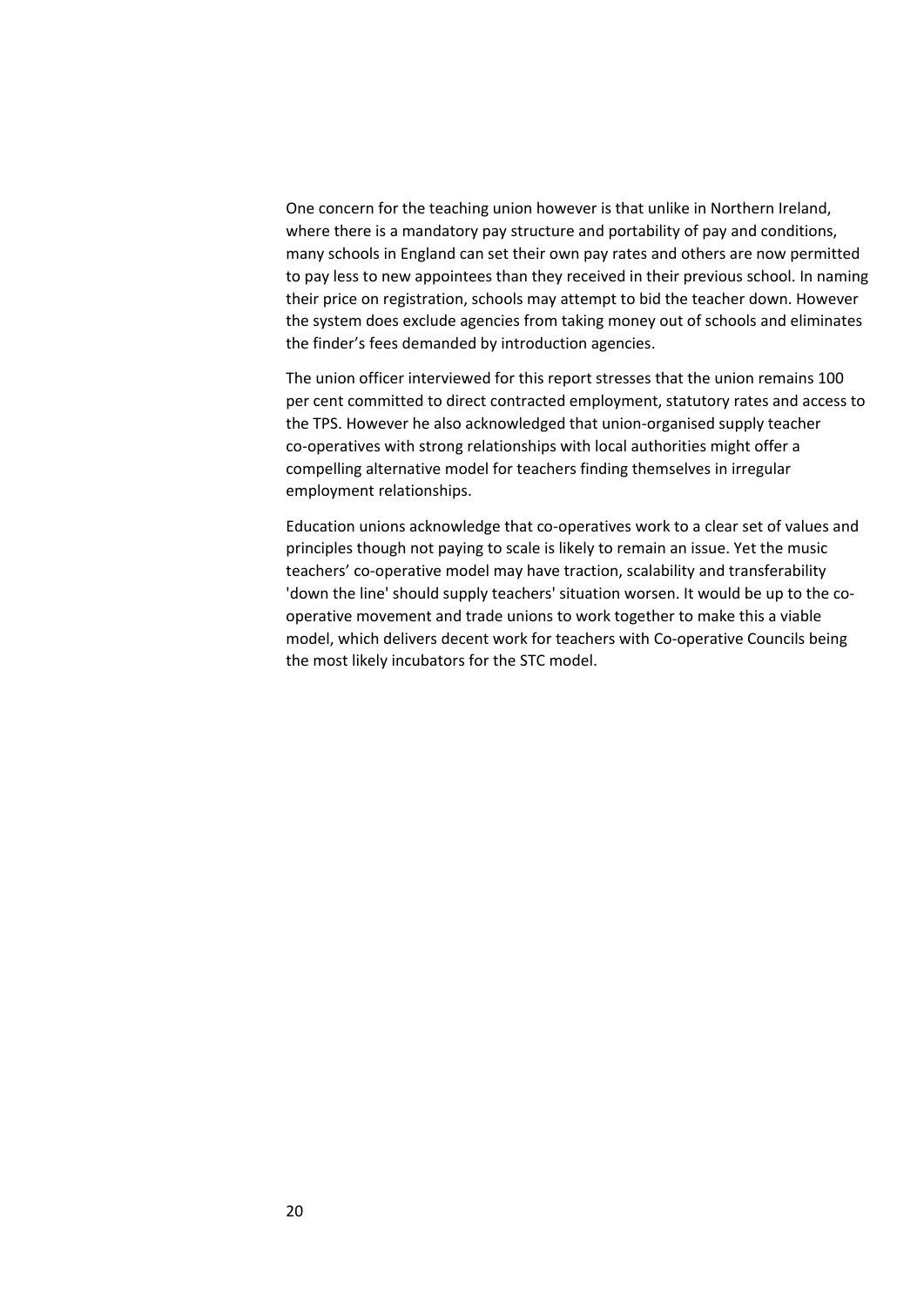# **Care services and social cooperatives**

While the UK independent care sector is dominated almost entirely by the private sector, in Italy it is the co-operative movement, working closely with the state, which is the main independent provider.

The Italian co-operative movement is successful in providing social care through both worker and social co-operatives. The second model makes it possible for workers, family carers and service users to all be members of the co-operative. A national trade union agreement with the co-operative movement was extended in the early 1990s to cover the second model after a new Social Co-operatives law was passed in 1991 that both supported care services innovation and provided an enabling framework.

Social co‐operatives in Italy, like social firms in the UK, also create decent work for disabled people and other disadvantaged groups recovering from addiction or homelessness, as well as for offenders on leaving prison.

With the benefit of enabling legislation and tax incentives, the Italian social co‐operative movement has grown from about 1,000 care and job creation co-operatives in 1990 to 14,000 today, many of them being small with about 25 employees. Social co-operatives offer both home care and residential care services.

The social co-operative sector accounts for more than 360,000 of the 1 million co‐operative jobs in Italy with over half of all social co‐operatives affiliated to Co‐operative Confederations. The three main Confederations have national collective bargaining agreements with the Italian trade unions who represent 60 per cent of all social and worker co-operative members. Legislation passed in 2003 and shaped by a social dialogue with trade unions defines the rights of a worker within a co‐operative and sets out the protection afforded to employees of co‐operatives and also the position of worker owners in relation to worker co-operatives.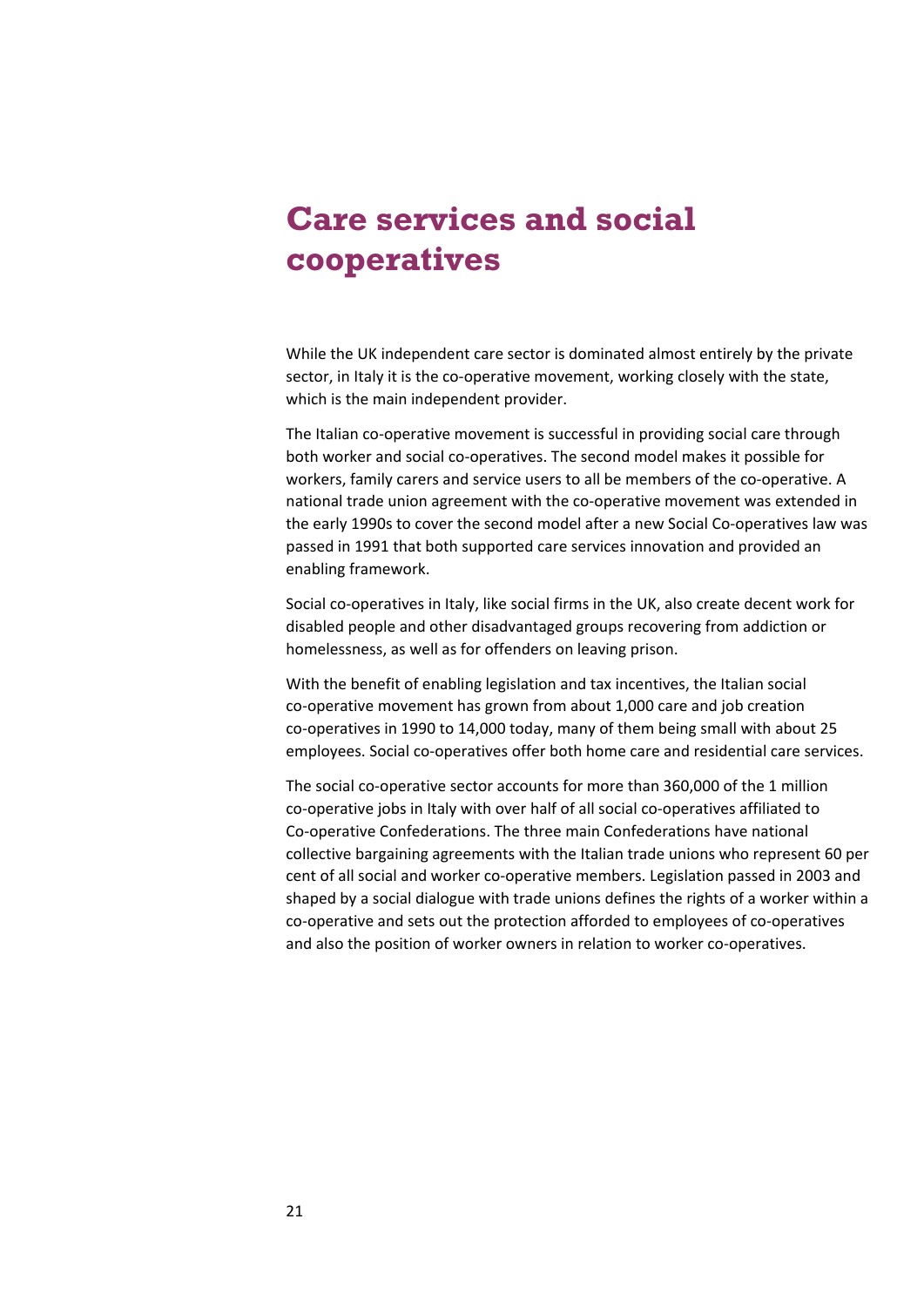### UNISON's Ethical Care Charter

Where could we make a start developing similar models in the U.K.?

To appraise the quality of home care services from the perspective of its members, Unison carried out a survey of home care workers in 2012 that revealed:33

- 79.1 per cent experienced 'call cramming' and were given too many clients to see in too short a time to meet the client's needs.
- 57.8 per cent of care workers were not paid for their travel time between visits
- $\bullet$  56.1 per cent had seen their pay worsen over the previous year
- 59.7 per cent had their hours adversely changed
- 52.1 per cent had been given more duties
- 43.7 per cent (less than half) see a fellow home care worker on a daily basis
- 41.1 per cent are not give specialist training to deal with dementia and stroke conditions.

To campaign to address these serious issues, UNISON developed an Ethical Care Charter in 2012. Twenty‐nine local authorities have signed up and committed themselves to abide by the charter.34

As there is very little overlap between the local authorities who have signed up to the Unison's Ethical Charter and those who are members of the Co‐operative Councils Innovation Network (CCIN), there is considerable scope to get CCIN members to sign up to the Charter.

### Social co-operatives emerging in England and Wales

Co‐operatives UK and the Wales Co‐operative Centre are currently supporting networks and Forums in England and Wales focused on developing the social co‐operative model in the UK. There is some existing good practice.

The Foster Care Co‐operative (FCC) was established in 1999 as a multi‐stakeholder co-operative and foster care agency with assets held in common ownership. It currently supports children and young people placed in foster care from more than 50 local authorities in England and Wales with offices in Malvern and Cardiff. It is

<sup>&</sup>lt;sup>33</sup> Unison (2012) Unison's Ethical Care Charter https://www.unison.org.uk/content/uploads/2013/11/On‐line‐ Catalogue220142.pdf

<sup>34</sup> The councils are both large and small ranging from Nottingham, Leeds, Islington, Brighton & Hove and Camden to the Wirral, Cheshire West & Chester and Redcar & Cleveland.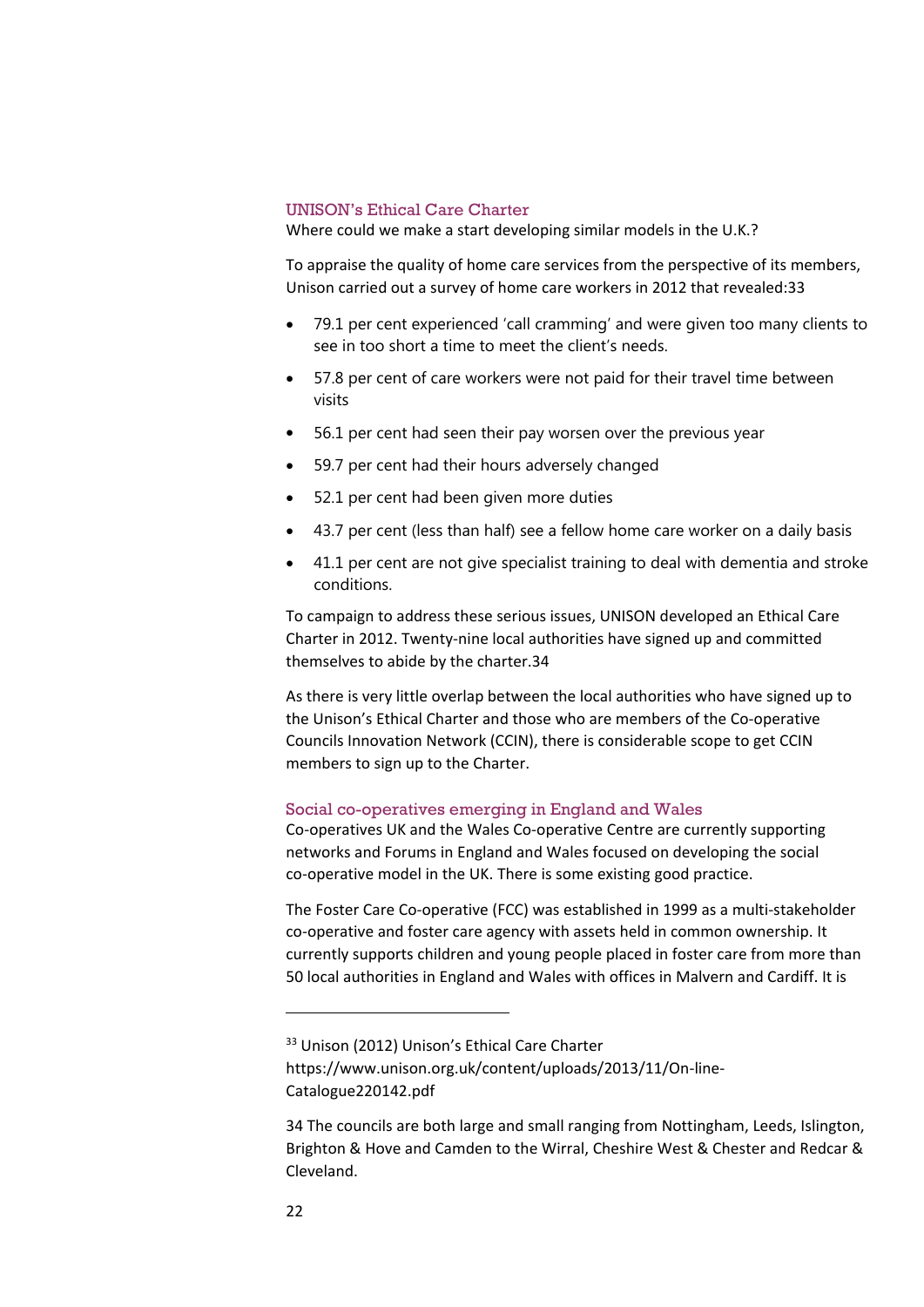the only registered co-op in the foster care sector and its turnover was over £6 million in 2016. FCC's founder Laurie Gregory is a member of UNISON and they provide support for staff to join.

CASA is not a worker co‐operative but an employee ownership business where all the workers have a vote and voice.35 They provide home care for the elderly as well as adults with a range of disabilities. CASA's 1,000 worker owners deliver over 24,000 care hours per week in eight North of England cities and towns.

CASA refuses to enter into inhumane contracts which feature strict 'payment by the minute' clauses. 15 minute visits are only used for prompting medication, and not to deliver personal care.

CASA has an annual turnover of £17 million and shares profits with staff both annually and quarterly. It also operates financial transparency so workers can see where the money goes. The regular profit shares enhance the wages.36 The new larger and unified business structure increased the worker ownership stake to 83 per cent.37

CASA has established its own Training Academy to award Care Certificates but also to develop apprenticeships and offer a career progression. It is seeking to move away from zero‐hour contracts but this is difficult as most care commissioners still operate on a time and task basis, and indeed many CASA Support Workers actually favour the flexibility of zero hour contracts. However it is running two pilots currently in Warrington and Newcastle with salaried workers. It hopes this will catch on with other local authorities it contracts with. CASA has members that belong to UNISON and welcomes links to public sector unions.

Community Lives Consortium (CLC) has operated as a social co‐operative since 2001. It provides housing and social care services for severely disabled adults in Swansea, Neath and Port Talbot. It has 780 staff and about 300 are members of

<u> 1989 - Johann Barn, mars eta bainar eta bainar eta baina eta baina eta baina eta baina eta baina eta baina e</u>

36 The CASA Employment Ownership Trust has 55 per cent ownership, the CASA Employee Benefit Trust owns 28 per cent and for workers with more than 12 months service, CASA awards them shares tax free, in addition to paying a profit share. Quarterly profit share is taxable and allocated based on branch performance in securing trading surpluses with workers receiving one third of these.

37 Robin Murray (2013) 'Notes on Health and Social Care pathways for social co‐ operatives', unpublished paper, April 2013.

<sup>&</sup>lt;sup>35</sup> All employees exercise one member one vote to elect worker representatives onto the General Council that is called the Voice of CASA. Branch managers also elect one representative to the General Council. The General Council holds the board of CASA to account, approves the business plan, has to approve investment and borrowing and any redundancies.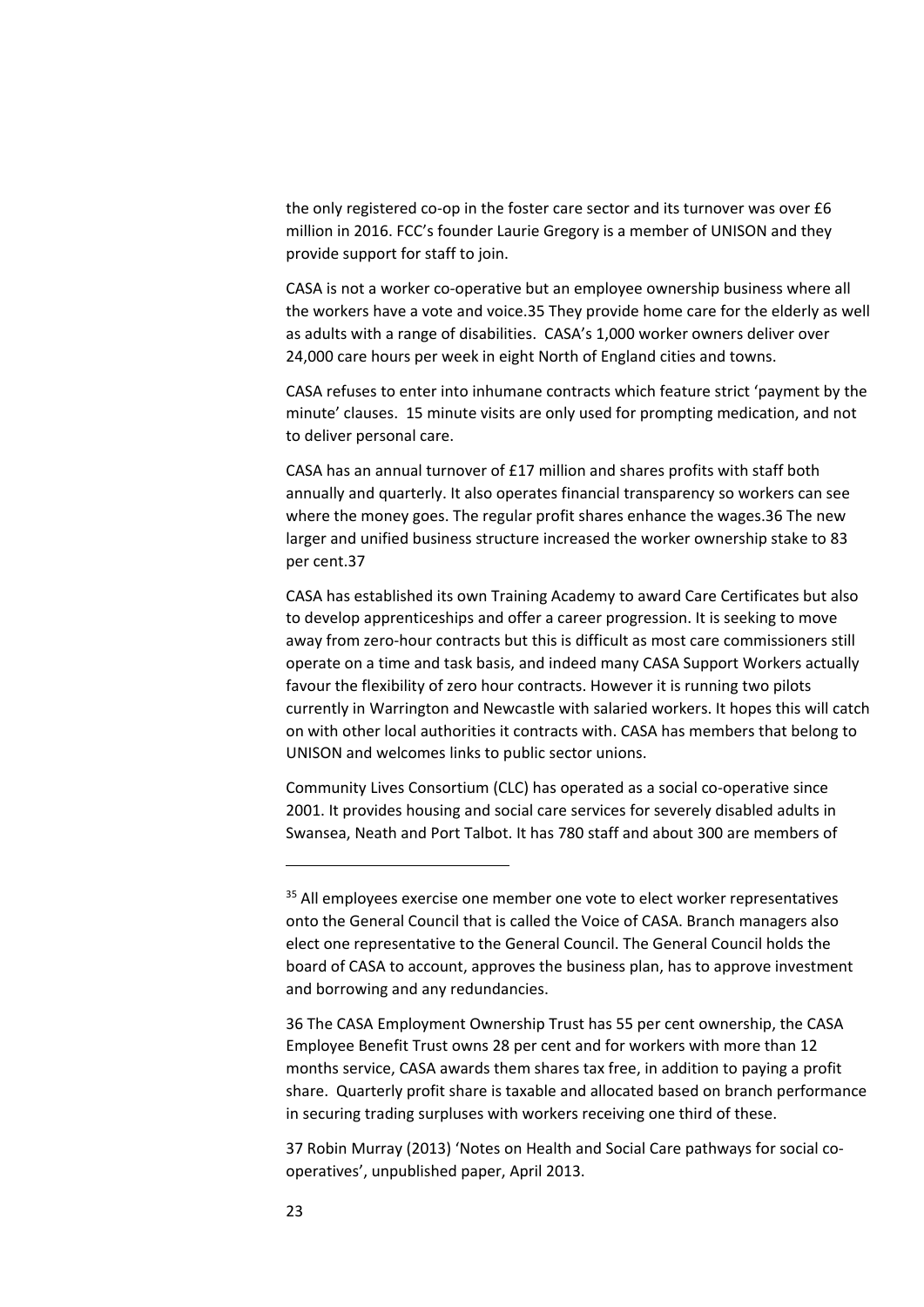Unison. Unison has supported the development of the social co‐operative since 2001 and has a place on the 12 member board of directors.38 Rick Wilson, the CLC manager, is an active member of UNISON.

Cartrefi Cymru Co‐operative is a national organisation in Wales providing care and support services for adults with learning disabilities. It has 1200 staff, an annual turnover of £20 million and operates across Wales. In 2017 it modified its legal structure to become a social co-operative and to give votes and voice to its staff, its service users and community supporters.

Like Community Lives Consortium, it will recruit members and the members will elect a Council with the power to appoint the board of directors.39 Cartrefi Cymru Co‐operative has a union recognition agreement with UNISON, operates joint consultative meetings and pays for a national convenor.

### Social Co-operative partnership potential with public sector unions

Social co-operative development could be aligned well by beginning with a commitment to the UNISON charter and seeking partnerships with those local authorities already signed up. Paul Bell of UNISON flagged up some challenges for new social co‐operatives.

'A serious challenge for new social co‐operatives is that EU procurement rules require all contracts above €209k must go out to tender, so securing a contract in the first place will be tough. Moreover to drive out new competition the private sector is willing to run services at a loss and it is very difficult for co-ops to challenge this and enter the field.'

Bell explained that Unison would be supportive of 'social co‐operatives and willing to collaborate for them to take on the private sector'. He added that 'the Italian social co-operative model where a number of smaller local care co-operatives work through a consortium with a shared back office and payroll, a shared bidding team, shared training, shared development etc. does make great sense.' What Unison is completely against are 'public sector mutuals that are created by a spinning‐out of in-house, public services.' Bell also raised concerns about social enterprises and

<sup>38</sup> Over the past three to four years, CLC has initiated a co-production process to involve its staff, the people it supports and their families to work on initiatives to make their lives better. This has generated local groups of 30‐40 participants in action networks. 190 people overall have become involved and they organise social activities, set up events, and develop skill development support systems.

 $39$  This is currently required as the organisation is a charity. But once membership has grown and the system is working well, Cartrefi Cymru Co-operative will seek support from the Charity Commission for members to directly elect the board of directors.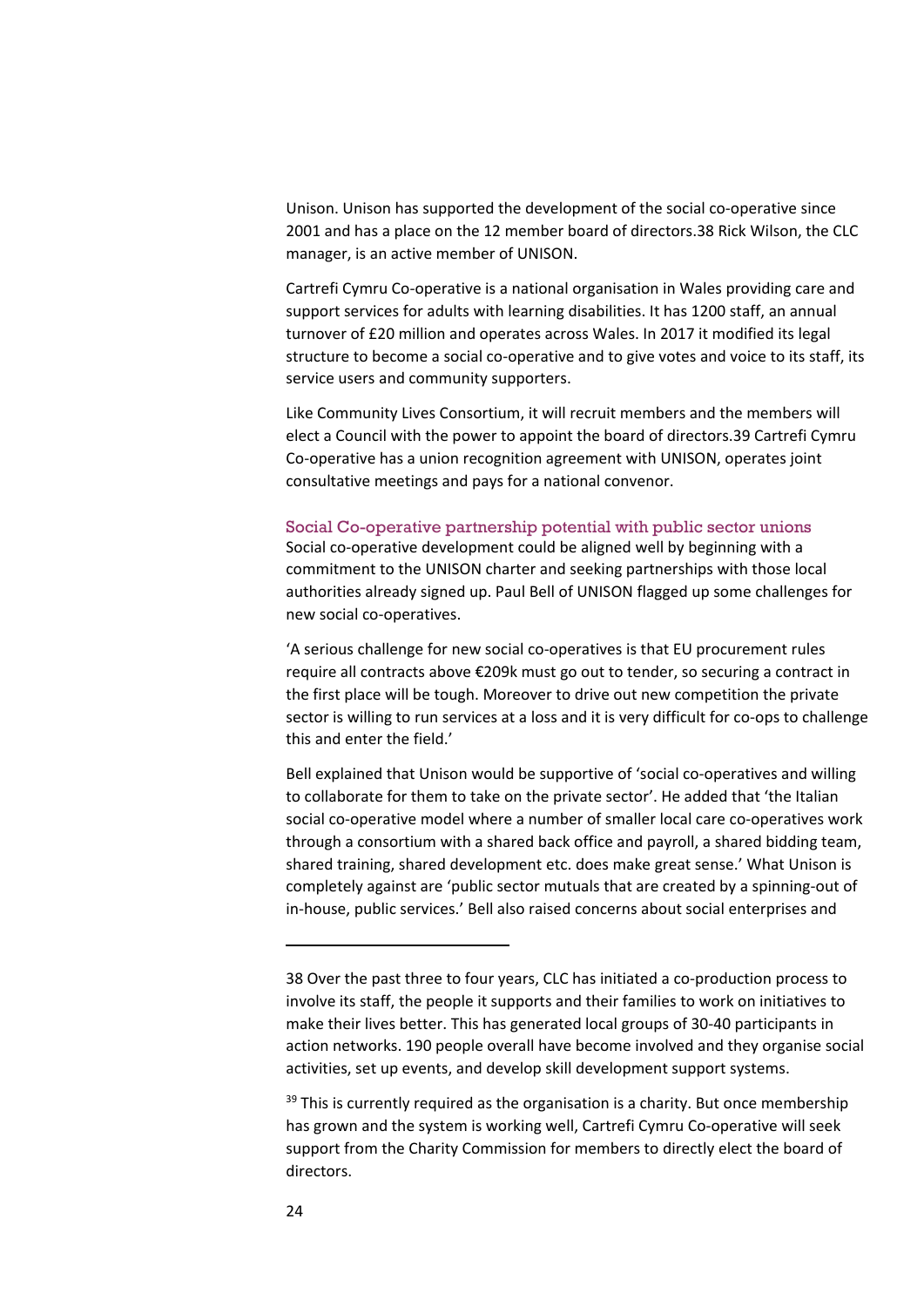employee ownership models 'where workers do not get controlling votes and as these bodies get bigger they behave more like bigger housing groups who in some cases are failing to do the basics for their residents'.40

Respondents from the Foster Care Co-operative, Community Lives Consortium, CASA and Cartrefi Cymru Co‐operative agreed that the Unison Ethical Care Charter is a sound starting point for a social dialogue between the emerging social cooperative networks of practitioners in England and Wales, Unison, Unite, the GMB and other trade unions, local authorities signed up to the Unison Charter and other members of the Co-operative Councils Innovation Network.

<sup>40</sup> https://www.theguardian.com/society/2017/apr/11/housing‐associations‐face‐ storm‐of‐complaints‐over‐new‐build‐homes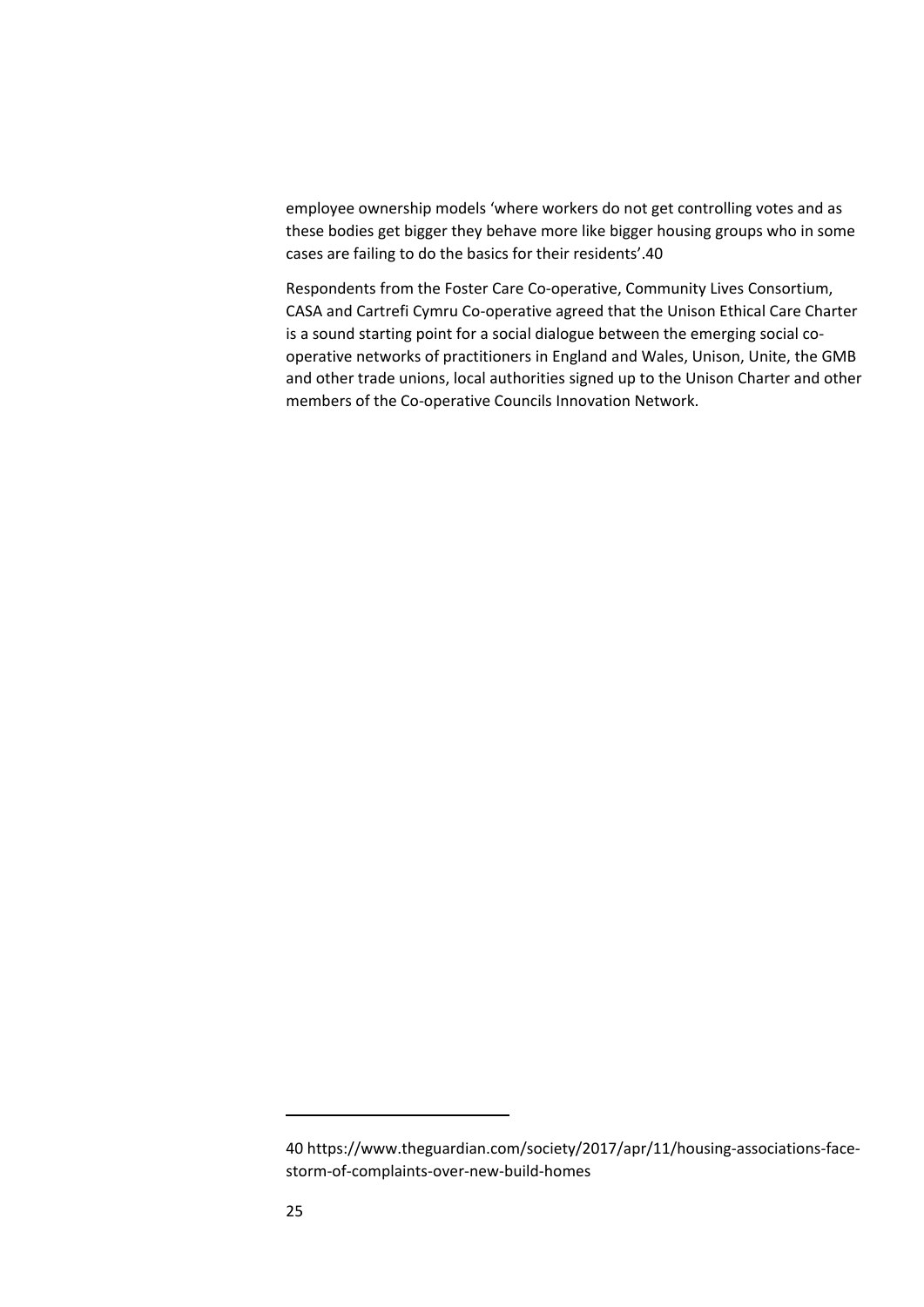### **Recommendations for Trade Union and Cooperative Action**

As this report has shown, there is growing best practice in the UK, Europe and the USA that illustrates how decent work can be secured through unions and co‐operatives building alliances.

We have identified four different solutions that can tackle precarious work through different forms of trade union action and co-operative ownership. These are:

**Union backed Taxi Co-ops, legal campaigns and City Council licensing**: Success in the court cases taken up by trade unions is growing; 'false self‐ employment' has been exposed and workers' rights secured. The trade union lawsuits against Uber and CitySprint upheld by the Employment Tribunal are landmark decisions. The 2016 local ordinance in Seattle to give collective bargaining rights to Uber and Lyft drivers is a major breakthrough that other local authorities need to consider. The success of Trade union work to advance taxi co‐ops in the USA is spreading from Union Taxis and Green Taxis in Denver to other cities. There is good practice in Edinburgh between Taxi co-ops and trade unions.

**Business and Employment Co-operatives:** This co‐operative innovation developed in France over the past 20 years and replicated in Belgium by SMart, has shown how co-operatives can enable freelance workers to secure decent work, low cost insurance, 'worker rights', access benefits and have their needs collectively met through the co‐operative. The developing partnership in the UK between Community Union and the co‐operative IndyCube has the potential to replicate the business and employment co-operative model with full trade union service linkages.

**Co-operative Employment Partnerships**: There are a good range of examples in the media and creative industries where trade unions and co-ops for freelancers provide complementary solutions. Equity, for example, has developed close partnership work with the 30 Actor Co-op members of the Co-operative Personal Management Association (CPMA).41 Co‐operatives can replace for‐profit labour intermediaries and share the economic benefits with their worker owners.

The Musicians Union success in assisting in the development of Musicians Co‐ops could provide guidance for the development of supply teacher co-operatives. This approach provides solidarity, community, professional support and development, and collective power for traditionally self‐employed people. The MU example shows how these benefits can be afforded to music teachers who have lost their

**<sup>41</sup>** Pat Conaty, Alex Bird and Philip Ross (2015) op.cit.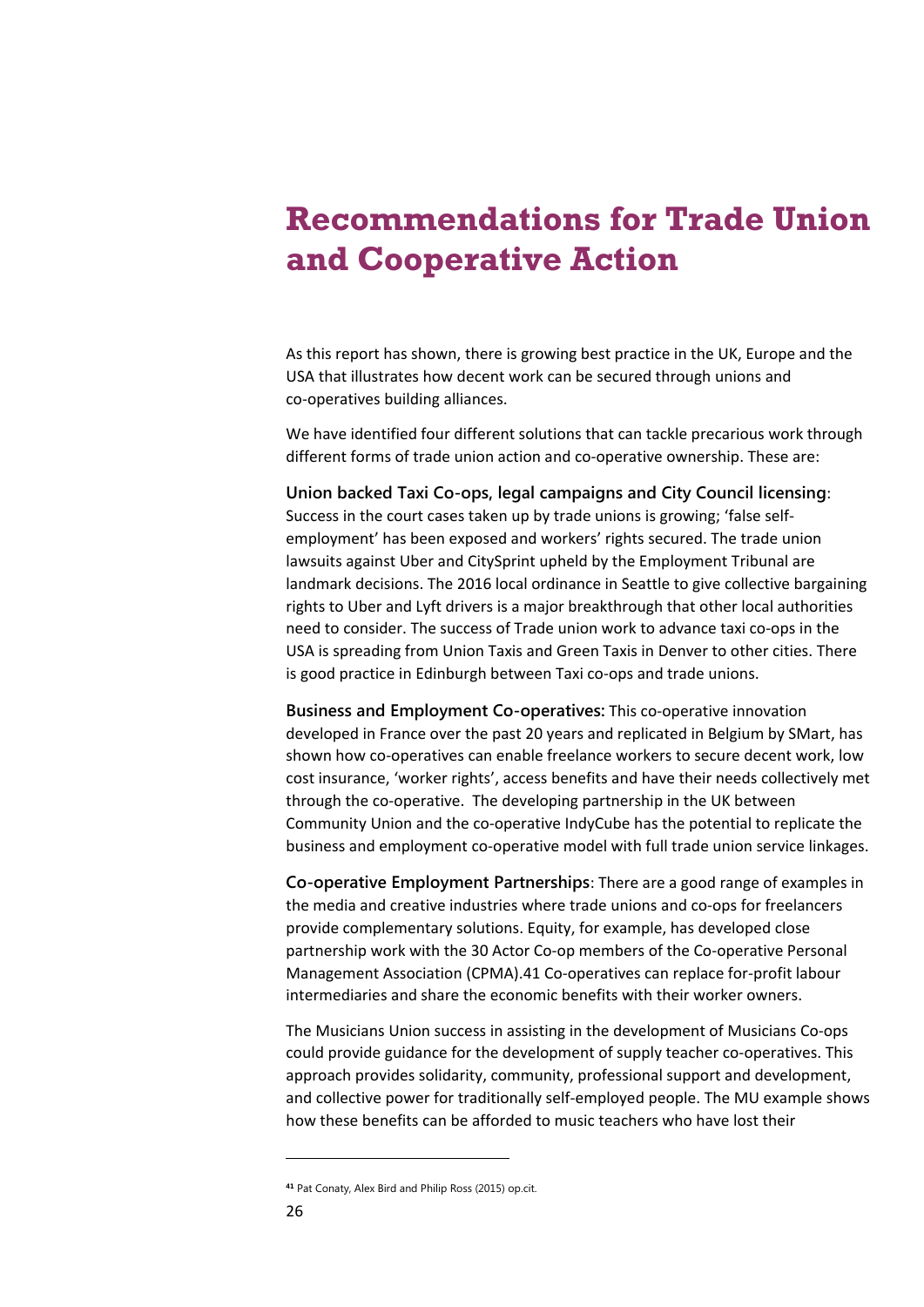employment rights. The same journey may be relevant to supply teachers who find themselves caught in agency working with poorer terms and conditions compared to their employed peers.

**Social Co-operatives:** The number of co‐operative care services is growing across Europe. In Italy the co-operative care sector is the largest provider of social care. There is a national trade union agreement with the three co-operative federal trade bodies and national collective bargaining agreements are in place for many services. There are a small but growing number of social co-operatives in England and Wales. There is considerable scope for further development that learns from the successful partnership with trade unions in Italy.

### **Recommendations from Coops UK and the Cooperative College**

Joint work is needed to design and implement democratic solutions to provide decent work for the precariat. These recommendations are offered to stimulate the development of a social dialogue among trade union, co‐operative and local authority partners.

### Seek to create legislation that supports the rights of self-employed workers to Decent Work

Legal creativity in the USA led by trade unions has highlighted that 'Laws are not just made in Westminster.' Thanks to the legal support and lobbying by Communication Workers of America (CWA), the law in Denver on taxi companies has been changed to level the playing field for taxi co-ops to expand and gain market share. In New York City the "Freelancing is not Free" Act promoted by the Freelancers Union has enabled self‐employed workers to gain rights to contracts and proper payment on time. The Seattle Ordinance instigated by the Teamsters Union that allows Uber and Lyft drivers to secure Collective Bargaining Rights is the equivalent of a UK By‐law made by local authorities. Moreover the devolved administrations in the UK have many law making powers as well.

### Trade Unions to support the development of Union Co-ops for freelancers, providing services and co-working spaces:

Business and Employment Co‐ops in France and Belgium provide hot desk space, back‐office and financial services to self‐employed workers. They also secure worker rights and access to benefits. Initially most of these had no links to trade unions, largely because the unions weren't focussed on the self-employed, but that is starting to change. SMart, a large‐scale service and co‐workspace co‐op in Belgium is in dialogue with the trade unions. Community Union's agreement with IndyCube that has launched a joint back office, finance support, legal service package and workspace with full union and co-op membership is innovative. This collaborative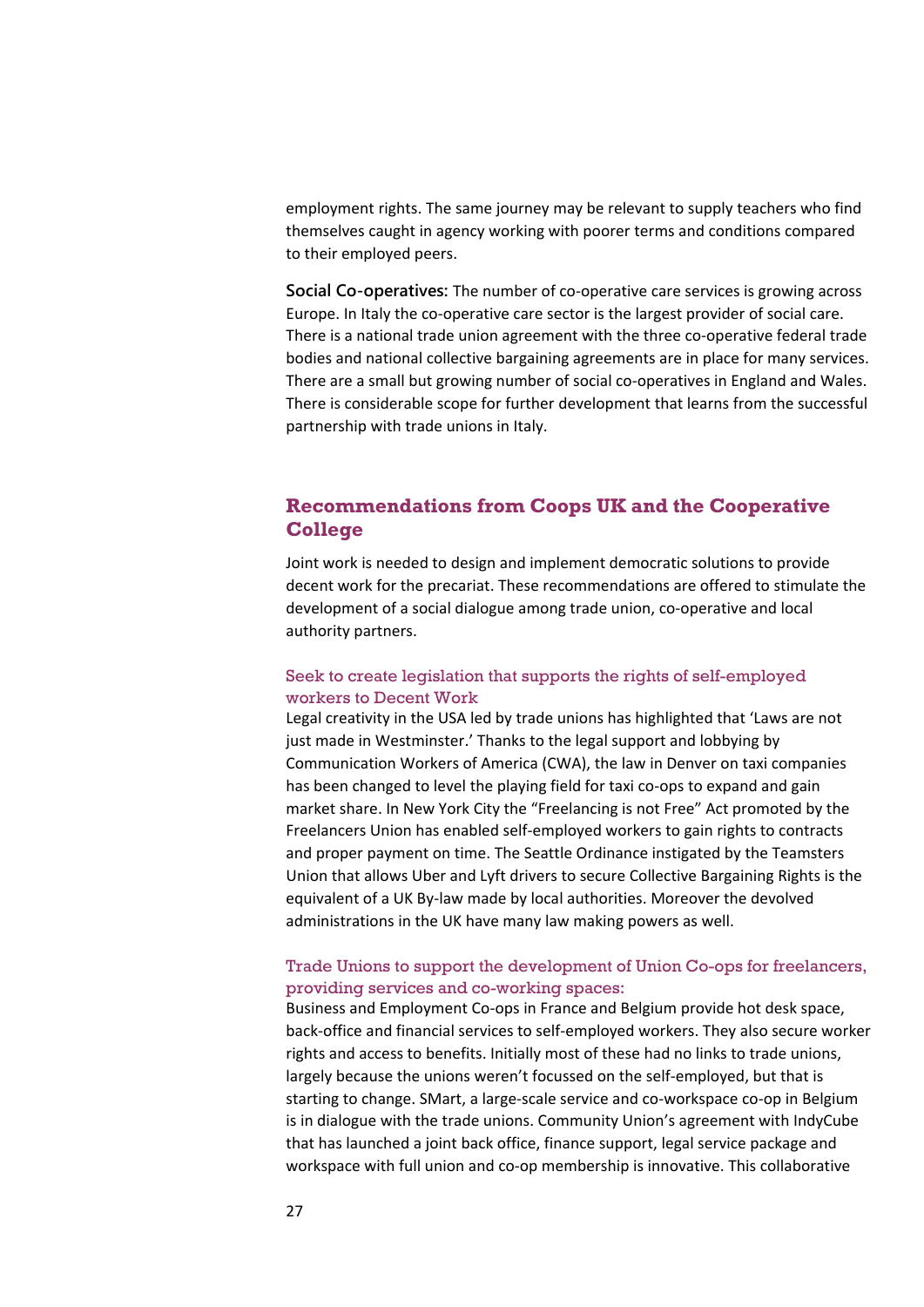partnership will look at the development of SMart and learn key lessons for guidance. This will be the first union co-op in the UK seeking to operate at scale. Other trade unions could follow the Community Union lead.

Trade union support for the development of Worker Co-ops for taxi-drivers: These have been around for many years, but many have come and gone. However, where they have become established they have been very successful. In Edinburgh the taxi trade is completely dominated by two co-ops. City Cabs and Central Taxis. Both taxi co‐ops work closely with Unite to negotiate rates and license conditions with the City Council. The success in Denver by the CWA to develop Union affiliated Taxi Co‐ ops is being replicated in many other cities of the USA and under the leadership of other trade unions. There is the need for a trade union and co-operative strategy for development to be agreed for the UK.

#### Creating Co-operative Employment Partnerships:

The Musicians Union, Equity, BECTU and some teachers unions have supported the development of co‐operatives which organise, secure work for, and service their trade union members. The expertise of these unions needs to be brought together to develop a co-operative model that can be easily replicated, uses IT to reduce overheads and enables co‐operatives to compete against commercial agencies on price whilst maintaining a quality service and good terms and conditions for worker members.

#### Supporting the development of Social Co-operatives for care services:

There is immense potential to develop social co-operatives in the UK for care services in the light of current government policy. Like in Italy, this should be done in close partnership with public sector trade unions. Unison's Ethical Care Charter provides a key guide for Decent Work and can aid the development of social co‐ operatives with the support of the 29 local authorities signed up plus additional local authorities within the Co-operative Councils Innovation Network. The success of the educational sector trade unions to work with the Co‐operative College to develop the Co-operative Schools model is a key precedent for trade union and cooperative alliance building and joint action.

### Supporting the development of a trade union/co-operative solidarity working group:

A working group consisting of trade union and co-operative representatives should be established which has a remit to achieve a better quality of working life through constructive action. The working group would consider ways of challenging precarity through joint union and co-operative organising. An important focus would be the role of education in re-building union/co-operative solidarity.